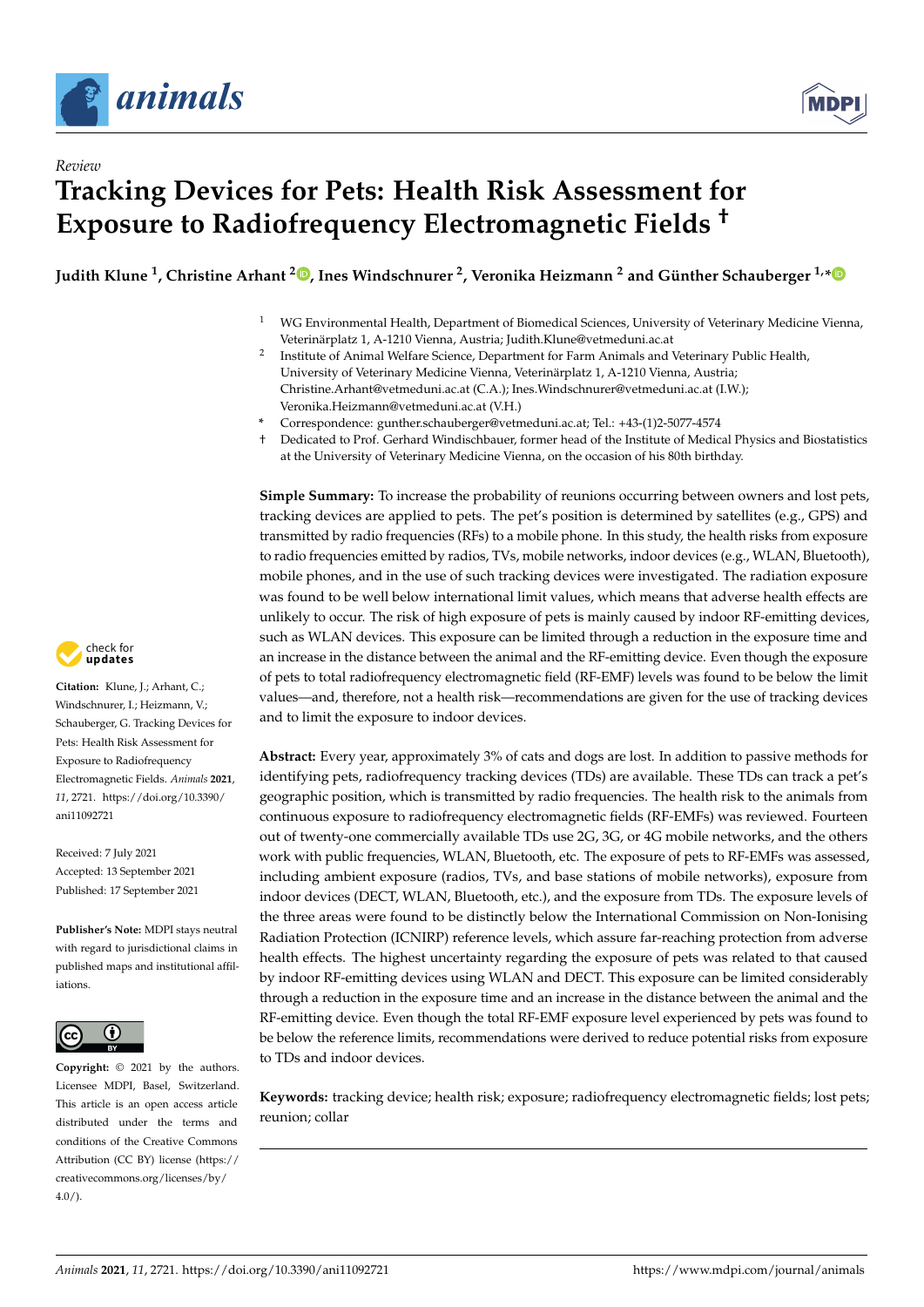## **1. Introduction**

Over any period of five years, approximately 15% of cat and dog owners lose their pets. Many animals cannot be identified by those that find them, which means that only 38% of these finders are able to reunite the pets with their owners, with dogs much more likely to be returned to their owners (46%) than cats (3%) [\[1\]](#page-19-0). Vienna's largest animal shelter, Tierquartier Wien, counted over 800 stray pets in 2020, of which approximately 70% of the dogs and 30% of the cats were successfully reunited with their owners. In total, 75% of these pets were already implanted with radiofrequency identification (RFID) transponders to increase the possibility of reunion. However, only half of the chipped animals were registered and just 50% of them were correctly registered by their actual owner. A correct registration increases the probability of reunion. As there are still many pets that are lost and cannot be returned, pet owners can use various methods to increase the chances of reunion with their cat or dog. One approach involves the use of passive identification methods through which the animal and the owner can be identified. This means that the finder has to contact an animal shelter or a veterinarian to identify the animal. Another method involves the use of active TDs, which can derive the geographic position of an animal by using global navigation satellite systems (GNSSs) (e.g., the Global Positioning System (GPS) or the European system GALILEO). The position is transmitted by radio frequencies, which provide the owner with a way to find his/her cat or dog on their own by identifying their pet's exact location.

Currently, the following passive identification methods are in use: (1) ID tags, visibly worn by the animals; (2) RFID transponders, which are invisible and need a scanning device to read out data; and (3) tattooing of the animals with visible identification. Methods (2) and (3) require a shared database for the identification data to be stored. In general, identification can be conducted by animal shelters, veterinarians, or people who have access to the database and an RFID reading device.

The simplest identification method is to use an ID tag, which is mounted on a collar (for cats and dogs). The advantage of this method is the visibility of the ID tag for the finder. ID tags are inexpensive and easy to obtain and use. However, ID tags can get lost. RFID transponders are a permanent method for pet identification, as they include a unique identification that is enclosed in an inert glass capsule. This method is most commonly used for dogs, cats, and horses, where the chip is subcutaneously implanted laterally in the neck (Europe) or between the shoulder blades (UK, USA) of the animal [\[2](#page-19-1)[,3\]](#page-19-2). The implications of using RFID transponders to identify lost dogs or cats have been investigated in Australia and the US. In Australia, the proportion of chipped cats reclaimed by owners was 33–61% compared to only 5% for unchipped cats [\[2\]](#page-19-1). Lord et al. [\[4\]](#page-19-3) reported that the reunification frequency for stray dogs was 21.9%, whereas the frequency for stray dogs with RFID transponders was 52.2%. The frequency of recovery was 1.8% for stray cats, whereas 38.5% of chipped cats were reclaimed. In Austria, on average, only 5% of cats that enter a shelter can be returned to their owners, in contrast to 28% of dogs [\[5\]](#page-19-4). When the owner's information was stored in a registry or in an animal shelter database, the reunification success was increased by a factor of 4.9 for cats and 8.7 for dogs compared to owners who were not registered [\[4\]](#page-19-3). The advantage of visible identification methods is stated as follows by the American Association of Feline Practitioners [\[6\]](#page-19-5): *"Visual identification methods such as a collar with a tag provide an immediate source of identification, which anyone can use to contact the cat owner at any time"*. Although passive identification methods increase the frequency of unification [\[6\]](#page-19-5), active systems, such as TDs, possibly have an even greater reunion success rate. This seems to be due to their advantage of being able to instantaneously identify the geographical location of the stray animal.

This report includes an overview of commercially available TDs in order to identify the technical features that influence animals' RF-EMF exposure. The exposure levels were assessed not only for TDs but also for the emissions of other RF sources. The biological effects and limit values for RF-EMFs and the risk to the animals were evaluated. Based on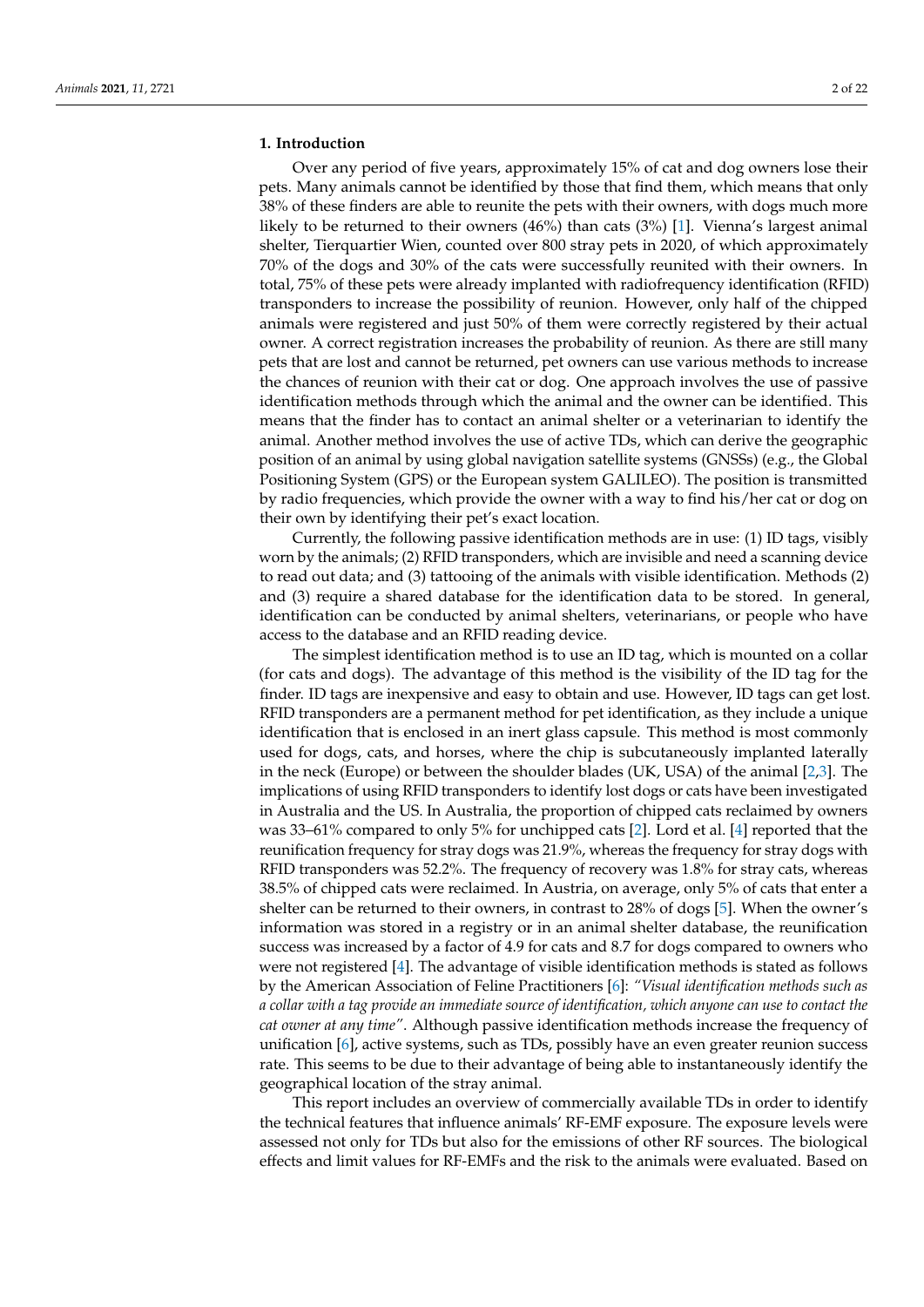the risk assessment, recommendations were derived to reduce the overall exposure levels that animals experience.

#### **2. Tracking Devices for Animals** *2.1. Technology*

#### *2.1. Technology*  $\frac{1}{\sqrt{2}}$

The review focused on TDs that are used for pets. Systems to track wild animals were not included in the review. The first system is a ground-based system that uses an RF transmitter with a license-exempt frequency that is allocated for this purpose. The position of the animal can only be detected by a handheld loop antenna, which indicates the direction of the animal, whereas the distance can only be assessed by the signal strength, shown by a modification of the tone pitch of the signal and by colours. This technology works in a range of approximately 120 m. The second system uses a global navigation satellite system (GNSS) to determine the animal's geographical position. The position is in various ways to handheld devices (HHDs), such as mobile phones or tablets. The tracktransmitted in various ways to handheld devices (HHDs), such as mobile phones or tablets. transmitted in various ways to nanuncia devices (FITDs), such as mobile phones of tablets.<br>The tracking data can be transmitted by using a mobile network over distances without Figure internal contract the entire environments of the contract of the encounter. The contract of the contract of the contract of the contract of the contract of the contract of the contract of the contract of the contrac (WLAN) or Bluetooth is used to broadcast the tracking position to a base station (pathway Bluetooth is used to broadcast the tracking position to a base station (pathway B) and B) and afterwards directly to an HHD (Figure 1, [pa](#page-2-0)thway C) or it is transmitted via the internet and a mobile network to an HHD (Figure 1, [pa](#page-2-0)thway D). Data transfer using a mobile network requires a contract with a provider (by using a prepaid SIM card or any tariff with at least 100 MB), but costs could increase if roaming fees have to be paid abroad. with at least 100 MB), but costs could increase if roaming fees have to be paid abroad.

<span id="page-2-0"></span>

Figure 1. Schematic diagram showing the pathways of the global navigation satellite system (GNSS) signal used by the tracking device (TD) and the transfer of the positioning data via a mobile network to a handheld device (HHD) (pathway  $\bf{A}$ ) or via licence-exempt frequencies (WLAN, Bluetooth) to a base station at home (pathway  $\bf{B}$ ). The data are then transferred in the near field by WLAN or Bluetooth (pathway C) to an HDD or via the Internet to a mobile phone (pathway D). The degree of exposure of pets to RF-EMF by TDs, indoor devices, and radios, televisions, and the base stations of mobile networks (ambient exposure) is shown by coloured circles. networks (ambient exposure) is shown by coloured circles.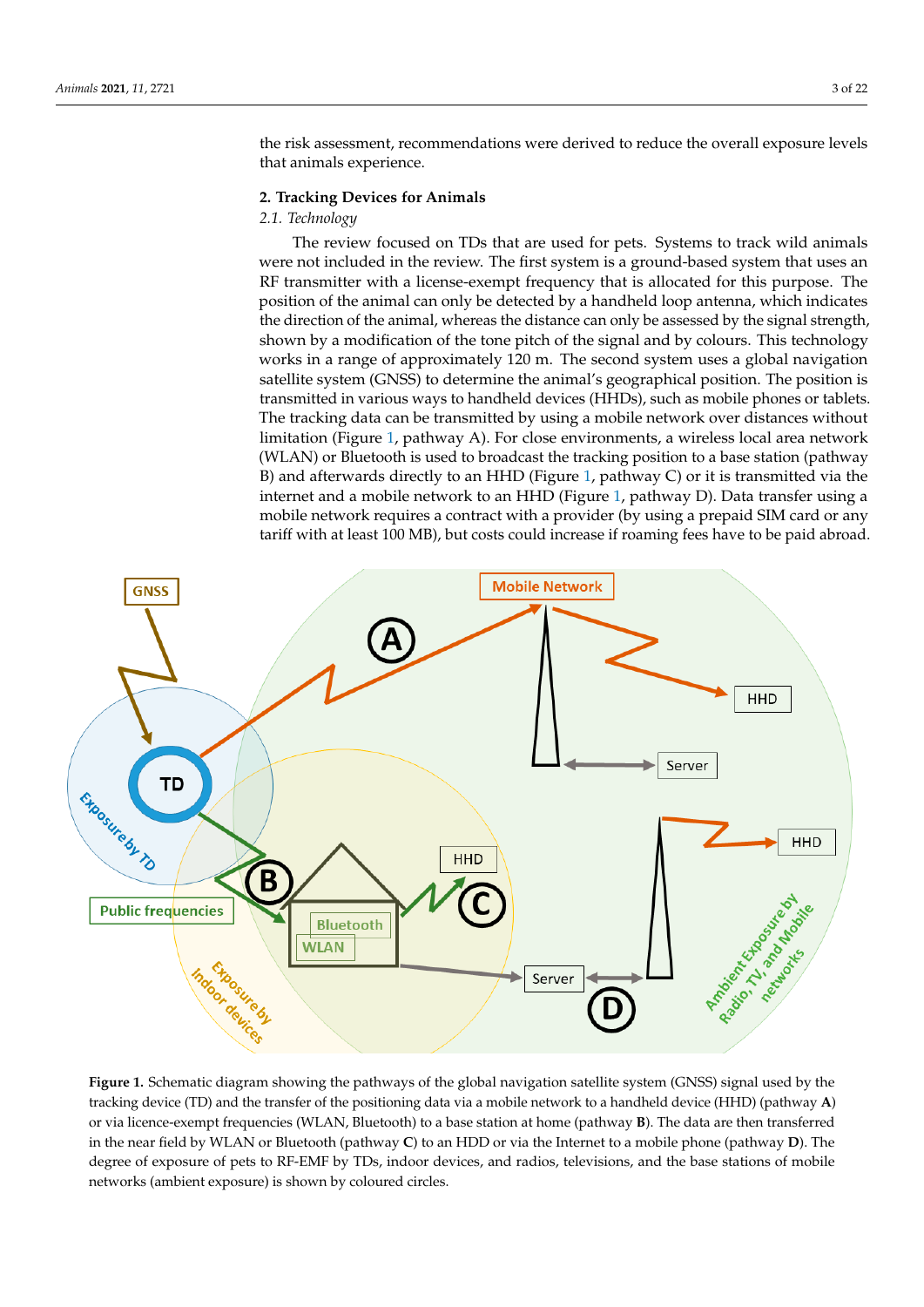The GNSS offered by the USA is called the Global Positioning System (GPS), that offered by the European Union is called GALILEO, the system offered by Russia is called GLONASS, and that offered by China is called BEIDOU [\[7\]](#page-19-6). In many cases, the embedded electronic module in a TD can derive the position using more than one of these systems. The positioning accuracy varies depending on time-specific satellite coverage and the topography surrounding the pet. If the GNSS signal is too weak to determine the position, a rough estimation can be achieved by triangulating the local positions using several base stations of the mobile network, depending on the radius between the mobile network cells. This estimation of the position, which is called a location-based service (LBS), is less accurate than GNSS. Moreover, Bluetooth or WLAN might also be used by some devices if the GNSS signal is not available indoors to help determine the position in the surroundings.

In addition to the geographic coordinates of the position, other information, such as environmental parameters (e.g., temperature) and the parameters describing the physical activities of the animals, can be transmitted [\[8\]](#page-19-7).

## *2.2. Overview of Tracking Devices for Pets and Horses*

Twenty-one TDs for pets (cats and dogs) and horses were analysed according to their technical features, for instance their technical usage characteristics such as battery lifetime, dimensions, weight, and functionality. A special focus was placed on the technology used to transmit the geographic positions of the animals by radio frequencies in order to assess the exposure. Moreover, the animal species for which the TDs were designed were identified, and the customers incurred both one-off expenses and running expenses. The information used for this survey was collected from the companies' web pages and the TDs' operation manuals and by submitting requests directly to the companies. The technical features are summarised in Table [1.](#page-4-0)

Seven out of twenty-one of the TDs are designed for dogs, four for cats, eight for dogs as well as for cats, and two are offered for other pets above a specific weight. Additionally, two of the TDs work for horses. The TDs are fixed to the pets' collar or harness. Nineteen out of twenty-one of the TDs are able to report the locations of tracked animals to a server and use an app that allows the owner to follow the animal's position on a map (Figure [1,](#page-2-0) pathway A or  $B + D$ ). This mobile technology provides a user-friendly capability and the possibility for diverse features, tools, and system applications, such as the Google Maps mapping service-based system.

Twenty of the TDs derive the geographic position using GNSSs. Fourteen of the TDs use a mobile network to transmit the tracking data, which means that there are no restrictions on the distance of the pet (Figure [1,](#page-2-0) pathway A). Of these, eleven use the 2G protocol; only three use 3G or 4G transfer protocols. For areas in which no mobile networks are available, two TDs use the frequencies of 170 MHz and 915 MHz to transmit the tracking data in the far field to an HHD (*Garmin* and *PetFon with PetFon Mash*) or, as in the case of *PetFon*, which transmits the data to the *PetFon Mash*, to a base station; both work within a range of approximately 10 km.

Four TDs use licence-exempt frequencies, which are allocated for this purpose and indicate a base station with a much lower operating distance. This technique is applied for pets near the home, as the range is only a few kilometres (*Findster, PetTracer, PetFon without PetFon Mash*), and for horses to survey activities on the pasture (*Hoofstep*).

TDs that do not use mobile networks have no subscription plan and usually no monthly fees (except *PetTracer*). Additionally, six TDs use near-field (Bluetooth and WLAN) and far-field technologies combined (Figure [1,](#page-2-0) pathway B).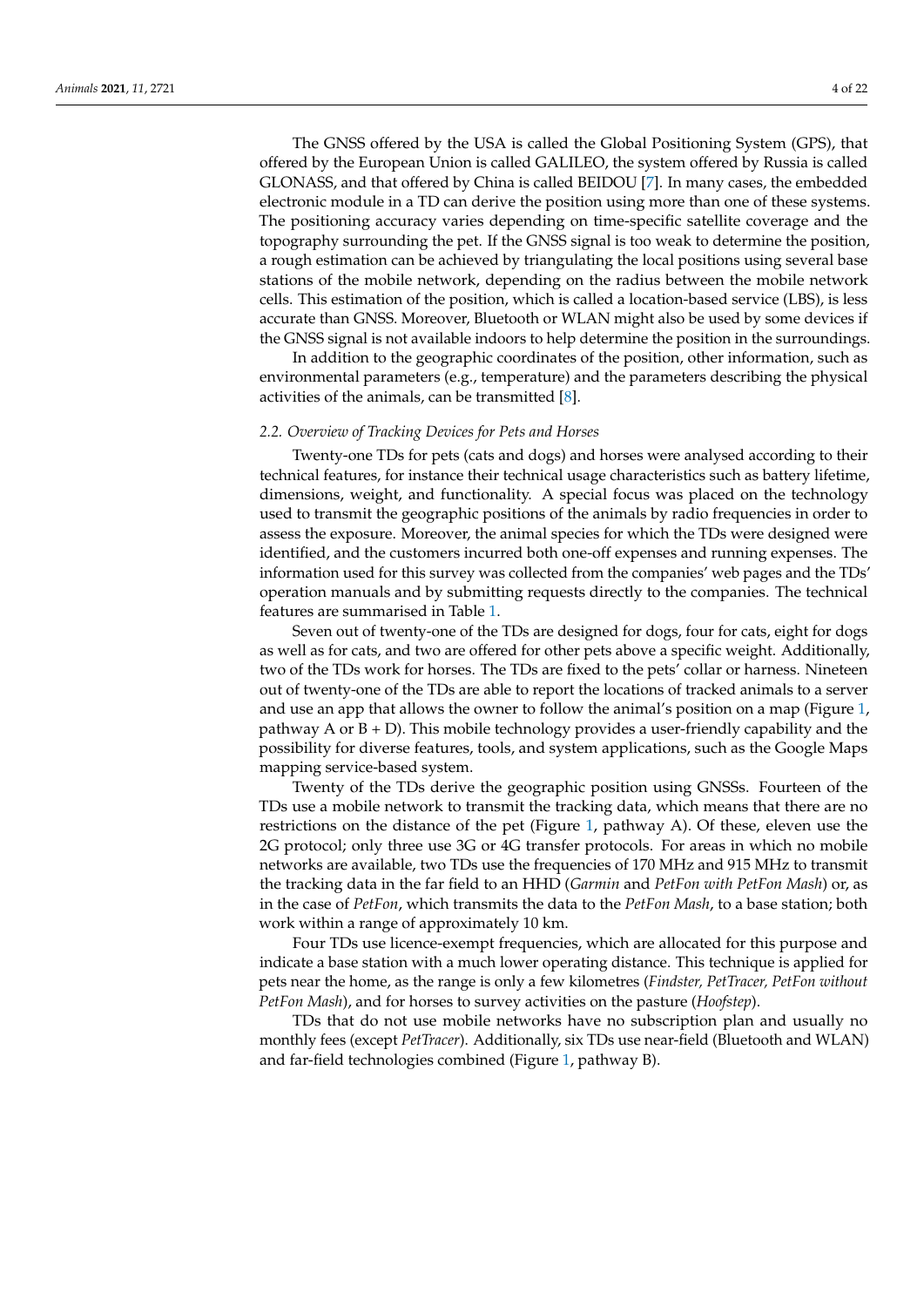<span id="page-4-0"></span>

|                                                      |                      |                               | Table 1. Technical leatures of the investigated tracking devices. |           |                                            |                                             |                                                                      |
|------------------------------------------------------|----------------------|-------------------------------|-------------------------------------------------------------------|-----------|--------------------------------------------|---------------------------------------------|----------------------------------------------------------------------|
| Company                                              | <b>Species</b>       | <b>Tracking</b><br>Technology | <b>Dimensions</b><br>(mm <sup>3</sup> )                           | Mass (g)  | Communication<br>Technology<br>(Far Field) | Communication<br>Technology<br>(Near Field) | <b>Power Supply</b>                                                  |
| PAJ GPS;<br>Pet Finder<br>PAJ GPS;                   | Dogs, cats<br>Horses | <b>GPS</b><br><b>GPS</b>      | $57 \times 32 \times 16$<br>$106 \times 63 \times 22$             | 28<br>140 | 2G<br>$2G$                                 |                                             | 3.7 V 500 mAh Li-ion;<br>standby: 2-3 d; everyday<br>tracking: 1-2 d |
| <b>ALLROUND Tracker</b><br>Simmotrade;<br>TKSTAR 911 | Cats, dogs           | GPS, LBS                      | $62 \times 30 \times 18$                                          | 33        | $2{\rm G}$                                 |                                             | standby: 20-60 d<br>3.7 V 500 mAh Li-ion;<br>standby: 8 d            |
| Simmotrade;<br>TK909                                 | Dogs                 | GPS, LBS                      | $70 \times 37 \times 20$                                          | 44        | 2G                                         |                                             | 3.7 V 600 mAh Li-ion,<br>standby: 12.5 d                             |
| Kippy;<br>Kippy Vita S Black<br>Guardian             | Cats, dogs           | <b>GPS</b>                    | $61 \times 44 \times 27$                                          | 48        | 2G                                         | $\overline{\phantom{a}}$                    | Up to 7 d                                                            |
| Tracker ID;<br>NX-4440-919                           | Dogs, other pets     | GPS, LBS                      | $52 \times 39 \times 17$                                          | 33        | 2G                                         |                                             | 420 mAh LiPo                                                         |
| Pawtrack;<br>Pawtrack GPS<br>Cat Collar              | Cats                 | GPS, GALILEO                  | Collars in three<br>different sizes                               | 35        | 2G                                         | <b>WLAN</b>                                 | 2 d<br>2 h to recharge                                               |
| FI;<br>FI Series 2                                   | Dogs                 | <b>GPS</b>                    | Collars for<br>circumferences of<br>the neck >29 cm               |           | $4\mathrm{G}$                              | Bluetooth, WLAN                             | 3 m to 3 w and 2 d in<br>lost-dog mode                               |
| Pawfit;<br>Pawfit 2                                  | Cats, dogs           | GPS, LBS                      | $50 \times 35 \times 15$                                          | 30        | 2G                                         | <b>WLAN</b>                                 | Up to 6 d                                                            |
| Tractive;<br>GPS Dog 4                               | Dogs                 | <b>GPS</b>                    | $71 \times 28 \times 17$                                          | 35        | 2G                                         | $\overline{\phantom{a}}$                    | Up to $5d$                                                           |
| Tractive;<br><b>GPS Cat Tracker</b>                  | Cats                 | <b>GPS</b>                    | $72 \times 29 \times 16$                                          | 28        | 2G                                         | $\overline{\phantom{a}}$                    | $2-5d$                                                               |
| Tail It;<br>Tail It pet                              | Cats, dogs           | GPS, LBS                      | $41\times29\times12$                                              | 23        | 2G                                         | <b>WLAN</b>                                 | 520 mAh lithium, 14 d in<br>standby                                  |
| FirBark;<br>FitBark GPS                              | Dogs                 | GPS, LBS                      | NA                                                                | 17        | $4G$                                       | Bluetooth, WLAN                             | $10 - 20$ d                                                          |

**Table 1.** Technical features of the investigated tracking devices.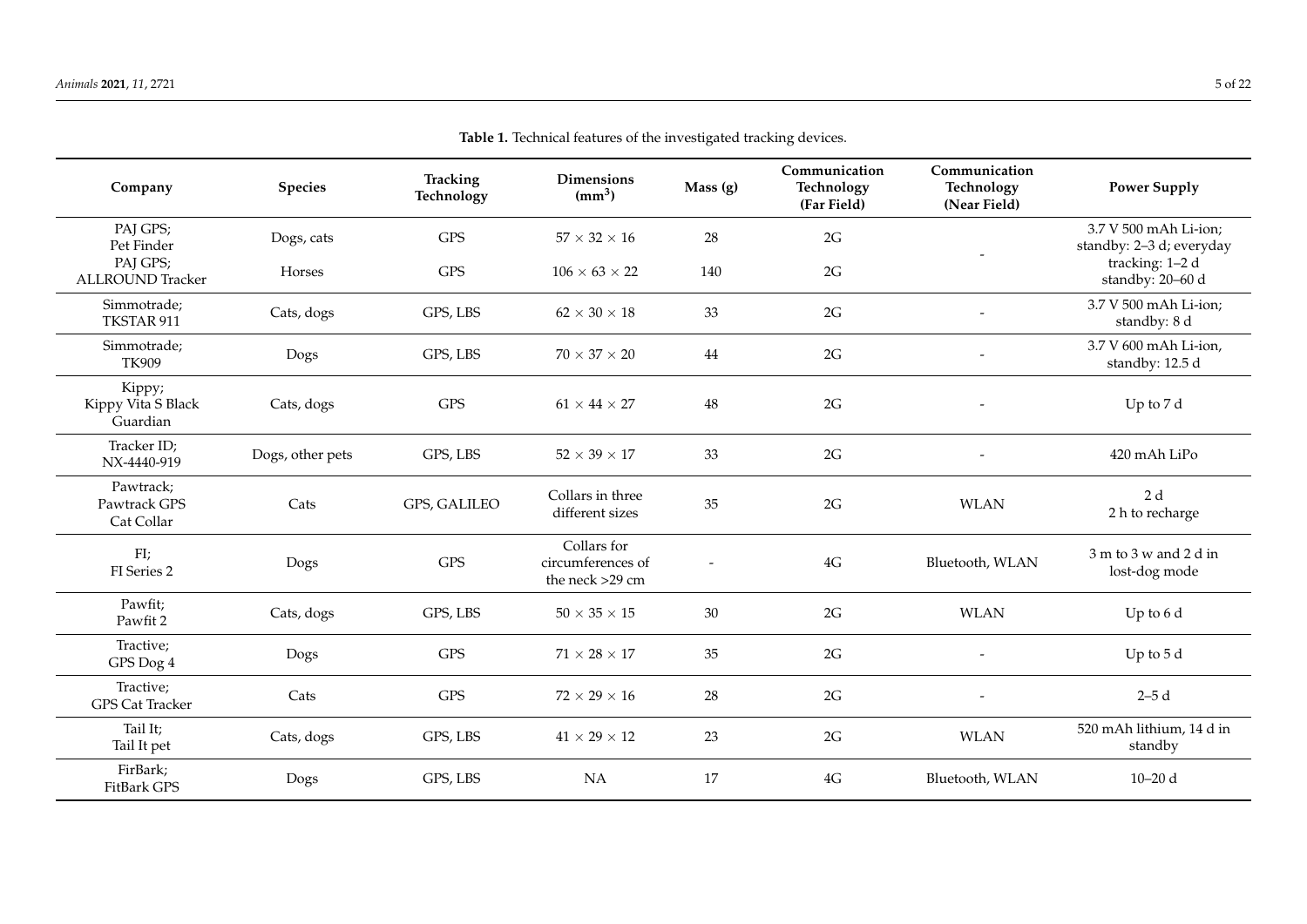| Company                                         | <b>Species</b>                | <b>Tracking</b><br>Technology | <b>Dimensions</b><br>$\text{(mm}^3)$                                       | Mass(g) | Communication<br>Technology<br>(Far Field)          | Communication<br>Technology<br>(Near Field)                 | <b>Power Supply</b>                               |
|-------------------------------------------------|-------------------------------|-------------------------------|----------------------------------------------------------------------------|---------|-----------------------------------------------------|-------------------------------------------------------------|---------------------------------------------------|
| PAJ GPS;<br>Pet Finder                          | Dogs, cats                    | <b>GPS</b>                    | $57 \times 32 \times 16$                                                   | 28      | 2G                                                  |                                                             | 3.7 V 500 mAh Li-ion;<br>standby: 2-3 d; everyday |
| PAJ GPS;<br><b>ALLROUND Tracker</b>             | Horses                        | <b>GPS</b>                    | $106 \times 63 \times 22$                                                  | 140     | 2G                                                  |                                                             | tracking: 1-2 d<br>standby: 20-60 d               |
| Whistle;<br>Whistle Go Explore                  | Dogs, other pets<br>$>3.6$ kg | GPS, LBS                      | $36 \times 46 \times 18$                                                   | 28      | $4\mathrm{G}$                                       | <b>WLAN</b>                                                 | Up to 20 d                                        |
| Petfon;<br>Pet GPS-Tracker                      | Dogs                          | GPS, GLONASS                  | $42 \times 42 \times 18$                                                   | 24      | No SIM card<br>916 MHz+ PetFon<br>Mash<br>$<$ 10 km | 916 MHz<br>(<5 km)                                          | Polymer lithium;<br>up to 8 h                     |
| Findster;<br>Findster Duo+                      | Cats, dogs                    | <b>GPS</b>                    | $50 \times 50 \times 13$                                                   | 21      | $\overline{\phantom{0}}$                            | 900 MHz<br>$(4.8 \text{ km})$                               | 12 h to 7 d                                       |
| HoofStep                                        | Horses                        | <b>GPS</b>                    | $96 \times 47 \times 45$                                                   | 149     | $\overline{a}$                                      | 2400 MHz (1 km)                                             | 21 d (3 h charging)                               |
| Cat-Control;<br>Cat-Control<br>Katzenpeilsender | Cats                          | $\overline{\phantom{a}}$      | 30 (diameter) $\times$ 5                                                   | 5       | $\overline{a}$                                      | Transmitter + loop<br>antenna 2400 MHz<br>$(120 \text{ m})$ | Up to $5m$                                        |
| Pet Tracer;<br>PetTracer Set EU                 | Cats                          | <b>GPS</b>                    | Collars for neck<br>circumferences<br>$>21.5$ cm                           | 34      |                                                     | Transmitter + loop<br>antenna 433 MHz<br>$(1.6 \text{ km})$ | Up to 30 d                                        |
| Garmin;<br>Atemos 50/K5 System                  | Dogs                          | GPS, GLONASS                  | $89 \times 44 \times 47$<br>collars for neck<br>circumferences<br>$>24$ cm | 188     | No SIM card<br>170 MHz<br>$<$ 10 km                 |                                                             | Lithium ion<br>$20 - 40 h$                        |
| Telekom, Alcatel Combi<br>Protect               | Dogs                          | GPS, GLONASS                  | $42 \times 42 \times 16.3$                                                 | 33      | 2G                                                  | $\overline{\phantom{a}}$                                    | 460 mAh Li-ion<br>Up to $4d$                      |

Abbreviations: LBS, location-based service; GPS, Global Positioning System.

**Table 1.** *Cont.*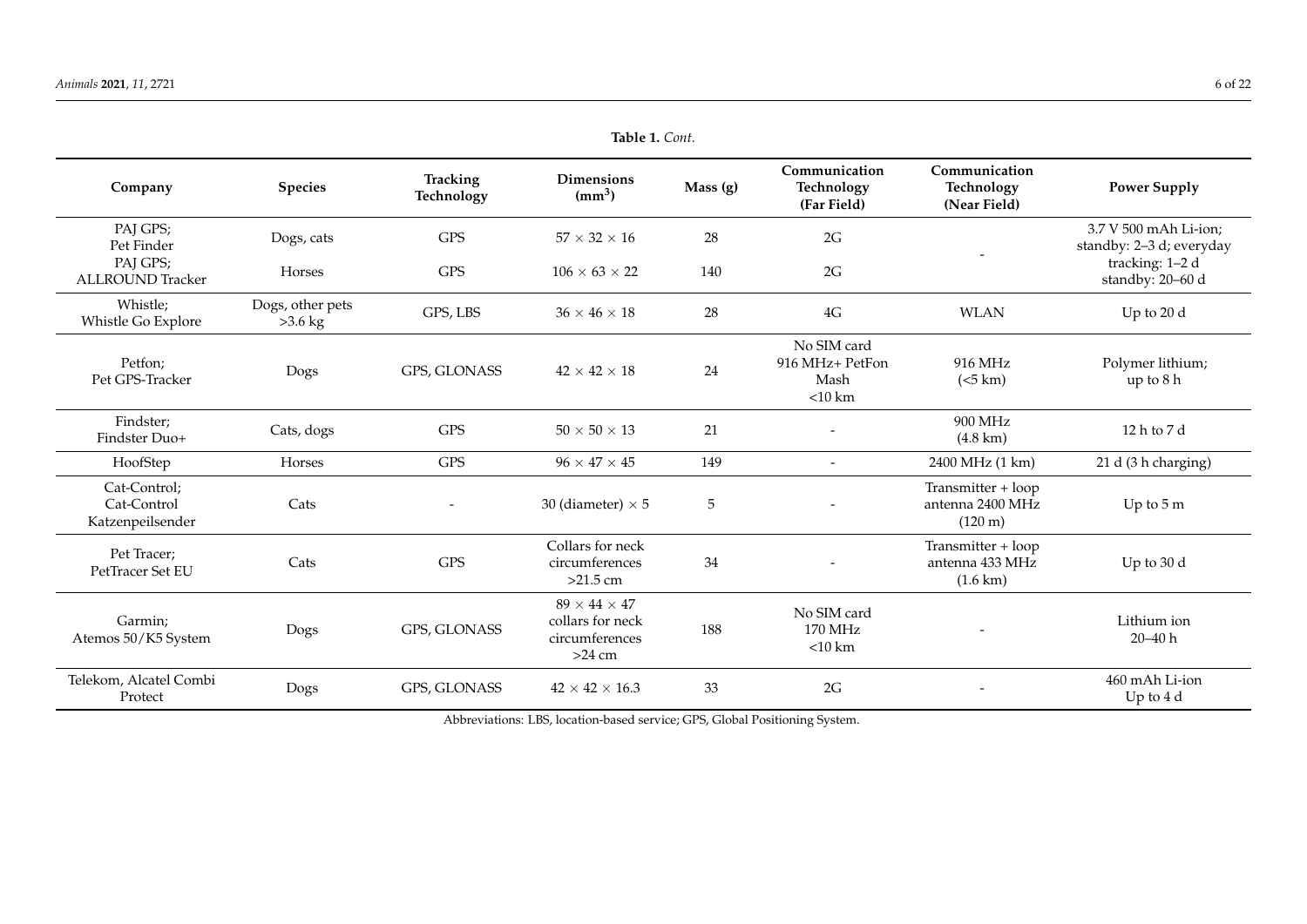The last option involves the use of a direction-finding transmitter and a loop antenna to locate the animal. This technology is used by three TDs, of which two are for cats only and one is for both cats and dogs (*PetTracer, Cat-Control, Kippy). Cat-Control* only uses this technology and is therefore the only TD that does not use a GNSS. Moreover, a mobile app on an HHD is not available in this case. For cats, a recent study showed that the majority of cats have rather small home ranges  $(3.6 \pm 5.6 \text{ ha})$  and, approximately and on average, travel only 100 m away from their owners homes [\[9\]](#page-19-8), with very few cats having large home ranges of up to 8.6 km<sup>2</sup>. Several characteristics, such as sex, neuter status, age, and the environment (urban vs. rural), can influence roaming behaviour [\[10\]](#page-19-9), with young intact males in rural environments having the largest home ranges [\[9](#page-19-8)[,10\]](#page-19-9).

Most of the TDs offer the possibility of establishing digital fences/geofences, which surround the areas within which the animals are allowed to move, and the devices have a standby mode that can be used with longer transmission intervals. Overstepping these digital fences causes the TD to become activated, which results in an alert being sent to a mobile phone and more frequent tracking of the pet's position. Occasionally, companies advertise even more features for their TDs; for example, LED lights on collars for walks in the dark or the possibility of the lights glowing in a specific colour if the pet gets lost, which should help in finding the pet. Another characteristic of the analysed TDs is their water resistance. All of the TDs designed for dogs are waterproof and most of them are certified as IPX7 (immersion up to 1 m), IPX8 (immersion beyond 1 m), IP67 (dust-tight, immersion up to 1 m), or IP68 (dust-tight, immersion beyond 1 m). Even *Pawtrack* and *Cat-Control,* which are solely for cats, claim to be splash-proof.

Eight out of twenty-one of the TDs monitor the physical activity of the pet. *Whistles* can monitor different behaviour patterns, such as scratching or licking. *Findster* offers direct contact via the app to a veterinarian and charges monthly fees for this feature.

The dimensions of the TDs are between 41 mm  $\times$  29 mm  $\times$  12 mm and 96 mm  $\times$  47 mm  $\times$  45 mm. Most of the TDs' masses range between 17 g and 50 g. Tracking units weighing more than 2% of a cat's body mass reduce roaming behaviour [\[11\]](#page-19-10), and some cats feel uncomfortable wearing them and attempt to remove them [\[12\]](#page-19-11). The TD for horses (*Hoofstep*) has a mass of 148 g, and one TD with a GNSS module (*Garmin*) that works with a frequency of 170 MHz for the far field  $(>10 \text{ km})$  has a mass of 188 g, which means that it can only be used for larger dogs.

#### **3. Biological Effects of RF-EMFs and Health-Related Limit Values**

The biological risks to pets of radiation in the radiofrequency (RF) range (100 kHz to 300 GHz) of the electromagnetic spectrum (Figure [2\)](#page-7-0) are evaluated in this review. RF-EMFs are emitted by devices used predominantly for telecommunications, including mobile phones, and by many other sources in occupational and general environmental settings.

This frequency range causes biological and health effects that are classified as thermal and nonthermal. This classification is based predominantly on the experimental observations of the heating of biological tissue induced by this EMF. Hence, if exposure values reach or exceed the limit values for RF-EMFs, this may be detrimental to health as a consequence of energy absorption. This deterministic relationship between absorbed energy and health effects is the basis of the health-related limit values.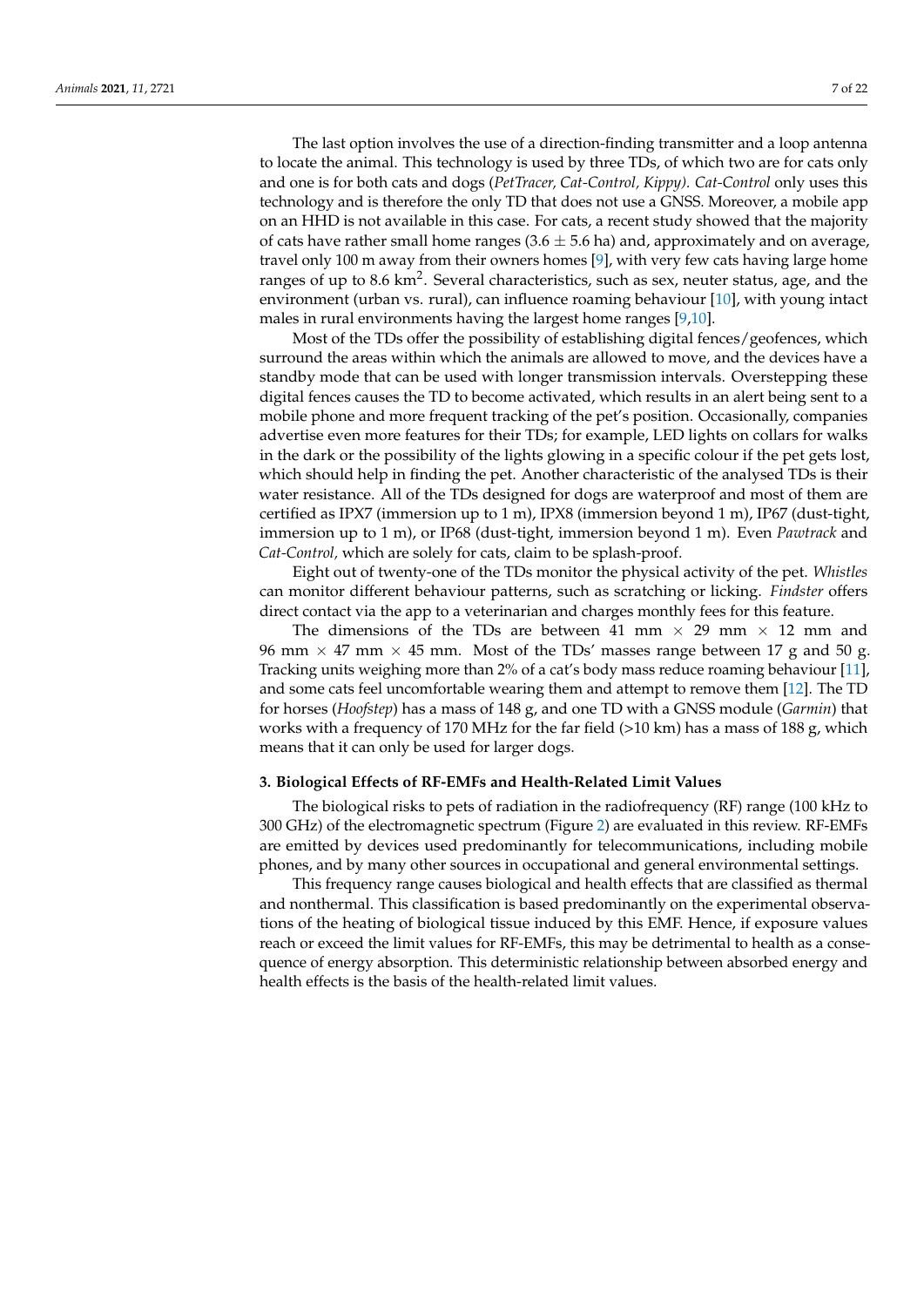<span id="page-7-0"></span>

Figure 2. Spectrum of the radiofrequency electromagnetic field (RF-EMF) (30 kHz to 300 GHz) predominantly used for telecommunications applications (adapted from Kim et al. [13]). telecommunications applications (adapted from Kim et al. [\[13\]](#page-19-12)).

Thermal effects may be caused by RF-EMFs being absorbed by biological tissues as a consequence of energy absorption by tissues' water content. The energy absorption depends on the field intensity of the EMF, the frequency of the radiation, and the electrical properties of the biological tissue. The penetration depth of an EMF is indirectly proportional to its frequency, as frequencies above 6 GHz penetrate the body up to 1 millimetre, whereas frequencies in the range of megahertz penetrate up to 30 centimetres [\[14\]](#page-19-13). The absorption is caused by the rotation, vibration, and movement of polar molecules and ions. This kinetic energy is converted into heat. This absorbed energy has relevant biological effects and is defined by the specific absorption rate (*SAR)*. The *SAR,* measured in watts per kilogram (W/kg), describes the absorbed RF power averaged over a certain mass of volume. This power can be averaged over the whole body or over a specific tissue or organ. The dose can be determined as the integral of the *SAR* over the exposure time [\[15\]](#page-19-14). Exposure to a  $SAR = 4 W/kg$  for 30 min results in a temperature increase of approximately 1 K in the human body. Normal muscle work equates to 3 to 5 W/kg. Additionally, a local temperature rise may result in irritation or heat damage for an organism. With regard to the effects, it is important to note that the dose, which is the product of the exposure intensity and exposure duration, normally results in accumulated damage. Hence, there are safety guidelines to prevent such impacts. If the absorbed energy is too low to cause a significant thermal effect, it is deemed to be safe [\[14\]](#page-19-13).

In addition, there are still uncertainties about effects occurring independently of thermal effects or at very low dosages of RF-EMFs. Hence, the World Health Organisation (WHO) has stated that research on the effects initiated by RF-EMFs, such as effects on development or behaviour, reproduction, or ageing, should be given high priority [\[16\]](#page-19-15). There might also be nonthermal effects initiated by RF-EMFs that interfere with biological electrical activities. These effects can vary significantly with the frequency and depend on the state of an organism during the period of its exposure to RF-EMFs. Moreover, different experimental settings and conditions can result in different findings. This makes in vivo studies especially difficult, and discussions about nonthermal effects are controversial [\[17\]](#page-19-16). Additionally, it is a topic around which different pressure groups, such as those representing industry, politics, and science, meet, which can lead to conflicts of interest [\[18\]](#page-19-17).

Discrepancies in the scientific evidence might be caused by the cellular mechanisms associated with RF-EMFs. These do not lead to specific impacts that are harmful to health but explain the potential risks caused by RF-EMF exposure. A primary effect caused by RF-EMFs seems to be the accumulation of reactive oxygen species, possibly even at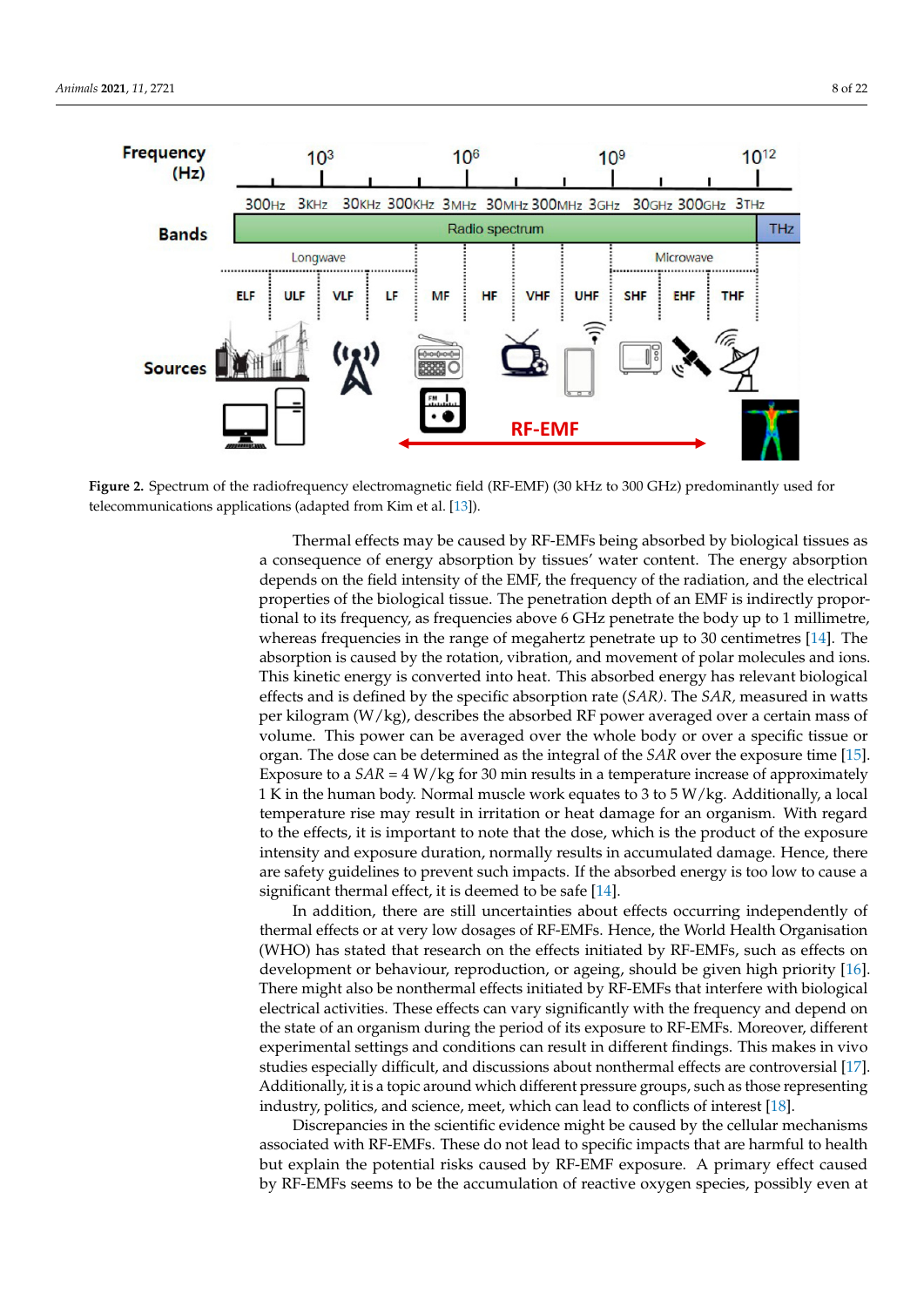small concentrations, which leads to biological effects [\[19](#page-19-18)[–23\]](#page-19-19). However, higher levels of cellular activity or stress create significantly higher sensitivity to RF-EMFs. This leads to the possibility of higher impacts from RF-EMFs on juvenile organisms [\[18\]](#page-19-17).

The limit values are predominantly based on thermal effects. To derive the ICNIRP limit values, an adverse health effect threshold was determined for a certain biological effect. Then, a reduction factor of 50 was applied to the threshold for the general public to cover additional uncertainties, such as age, sex, and dosimetry, and achieve a conservative limit value. These limit values are called "basic restrictions". The reference levels derived from the basic restrictions were selected to evaluate RF-EMF exposure from TDs.

The ICNIRP reference values describe the field intensity by using the power density PD (W/m<sup>2</sup>) and the internal electric field strength *E* (V/m). The rate at which energy is absorbed by biological tissues is given by the specific absorption rate *SAR* (W/kg).

The ICNIRP limit values of the *SAR* distinguish between whole-body values and local areas. Using the limit values for the general public (not for occupational exposure), the *SAR* values are 0.08 W/kg for the whole body and 2.0 W/kg for local areas, such as the torso or head [\[14\]](#page-19-13).

## **4. Exposure and Risk Assessment**

The entire range of pets' RF-EMF exposure can be divided into three categories. The first is ambient exposure, predominantly caused by radio and TV broadcasts and by base stations for mobile networks. This category is unavoidable because these RF-EMFs are ubiquitous. The second category is indoor exposure, which is caused by the intentional application of RF-EMF-emitting devices, which are mostly used indoors. The following sources were analysed in this context: digital enhanced cordless telecommunication (DECT)-based phones, wireless local area networks (WLANs), Bluetooth, and all HHDs connected to mobile networks, such as mobile phones and tablets. The third category of pet exposure is caused by wearing TDs. A risk assessment was undertaken based on the three categories of exposure. This discrimination into three categories has been used for the dose assessment of humans in terms of far-field exposure (ambient), near- to far-field expose (indoor devices), and near-field exposure by HHDs [\[24\]](#page-20-0).

The exposure was assessed by several measures, which are summarised in Table [2.](#page-9-0) Where only one measure was presented in a paper, the corresponding measure was calculated to improve the comparability between studies. The exposure assessment was undertaken using the output power *P* (W) and the output level  $P_L$  (dBm), which characterise the nominal and maximal outputs of an RF-emitting source. The output depends on the output of the power amplifier. The relationship reads as follows:  $P_L = 10 \log P/P_0$ , related to  $P_0$  = 1 mW. The electric field strength  $E$  (V/m) and the power density *PD* (W/m<sup>2</sup>) describe the RF-EMF intensity, which depends on the antenna characteristics and absorption by structures such as buildings and plants. The specific absorption rate *SAR* (W/kg) gives the dose rate in the tissue of the organism, which is caused by the field intensity. Therefore, the *SAR* depends on factors such as the antenna characteristics, the geometry (distance between antenna and tissue) of the HHD, and the tissue. However, the most important predictor is the power output *P* (W) or the output power level *PL*. The *SAR* determines the thermal effect of an EMF and is expressed as  $SAR = \gamma E^2/\rho$ , where  $\gamma$  is the conductivity of the tissue (S/m),  $\rho$  is the mass density (kg/m<sup>3</sup>), and *E* is the electric field strength  $(V/m)$  [\[14\]](#page-19-13).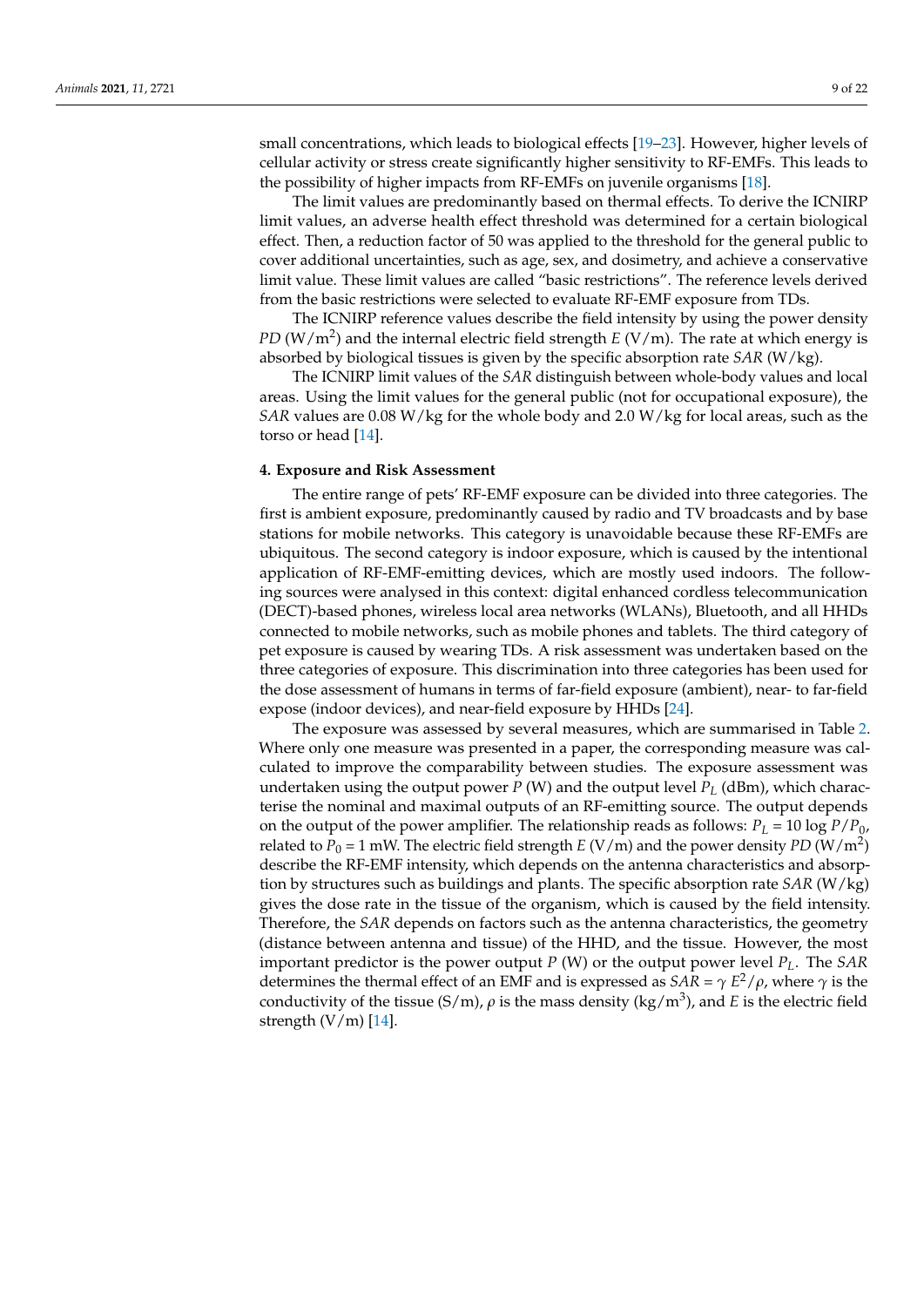| Parameters for the Exposure Assessment | Equation                                                                                  |                         |
|----------------------------------------|-------------------------------------------------------------------------------------------|-------------------------|
| Emission                               | Output power $P(W)$ or output power<br>level $P_L$ (dBm), related to $P_0 = 1$ mW         | $P_L = 10 \log P/P_0$   |
| Field intensity                        | Electric field strength <i>E</i> (V/m) and power<br>density <i>PD</i> (W/m <sup>2</sup> ) | $PD = E^2/377 \Omega$   |
| Dose rate                              | Specific absorption rate SAR (W/kg)                                                       | $SAR = \gamma E^2/\rho$ |

<span id="page-9-0"></span>**Table 2.** Parameters to characterise the exposure to RF-EMFs: output power of the EMF-emitting sources, the field intensity, and the dose rate [\[14\]](#page-19-13).

## *4.1. Ambient Exposure of Pets*

RF-EMFs have always been present on the surface of our planet since the Sun emits solar wind that travels to the Earth. Today, the main sources of artificial RF-EMFs resulting in ambient exposure are radio and TV broadcasts and mobile networks associated with mobile base stations. Additionally, the radio applications used by the military, police, fire brigade, rescue services, and emergency medical services producing RF-EMFs must be taken into account.

The typical frequency bands used for broadcasting television and radio signals are summarised in Table [3.](#page-9-1) The output power of these EMF sources ranges from approximately 100 W up to several hundred kilowatts. These transmitters must cover large areas, whereas the base stations of mobile networks supply much smaller areas. The average distance between the base stations of mobile networks is approximately 10 km for rural areas and approximately 100 m for densely populated urban areas, with a typical transmitted power of a few to approximately 100 W.

<span id="page-9-1"></span>**Table 3.** Frequency bands for television and radio signals [\[25\]](#page-20-1).

| Designation    | Frequency (Mhz) | Application                 |
|----------------|-----------------|-----------------------------|
| Long-wave      | $0.146 - 0.284$ | AM radio                    |
| Medium-wave    | $0.527 - 1.607$ | AM radio                    |
| Short-wave     | $3.9 - 26$      | International radio         |
| <b>UHF</b>     | 470-854         | Analogue and digital TV     |
| VHF (band II)  | 88-108          | FM radio                    |
| VHF (band III) | 174–226         | DAB and analogue/digital TV |

Abbreviations: UHF, ultra high frequency; VHF, very high frequency, AM, amplitude modulation; FM, frequency modulation; DAB, digital audio broadcasting.

Ambient exposure in the United States ranges from 2% below 70 mV/m (13  $\mu$ W/m<sup>2</sup>) to 3% above 1000 mV/m (2653  $\mu$ W/m<sup>2</sup>), with a median of 280 mV/m (208  $\mu$ W/m<sup>2</sup>). For Germany, the change in ambient exposure due to the switch from analogue to digital broadcasting was measured as  $0.3\,\rm\mu W/m^2$  (11 mV/m) for analogue signals and 1.9  $\rm \mu W/m^2$  $(27 \text{ mV/m})$  for digital signals. For Australian adults, the overall ambient exposure was measured for 63 participants. The median personal RF-EMF exposure was determined to be 208 mV/m (115  $\mu$ W/m<sup>2</sup>). Downlinking (file transfer from base stations for mobile networks to an HHD) contributed 40.4%, followed by broadcasting with 22.4%, uplinking (file transfer from an HHD to base stations for mobile networks) with 17.3%, and WLAN with 15.9% [\[26\]](#page-20-2). For 354 participants in French cities, the median downlink exposure inside dwellings close (<250 m distance) to mobile network base stations was found to be 27 mV/m (1.9  $\mu$ W/m<sup>2</sup>), with a range of 30 mV/m (2.4  $\mu$ W/m<sup>2</sup>) to 3580 mV/m (34,000  $\mu$ W/m<sup>2</sup>). The exposure increased with the size of the city and the height of the floor of the building. The total RF-EMF exposure was determined by using the median of 44 mV/m (5.1 µW/m<sup>2</sup> ) [\[27,](#page-20-3)[28\]](#page-20-4).

Jalilian et al. [\[29\]](#page-20-5) conducted a systematic review of exposure in Europe in 2015. They determined the ambient exposure to RF-EMFs in homes, schools, and offices to be between 40 and 760 mV/m (4.2–1530  $\mu$ W/m<sup>2</sup>). The mean outdoor exposure values ranged from 70 to 1270 mV/m (13–4280  $\mu$ W/m<sup>2</sup>), with downlink signals from mobile network base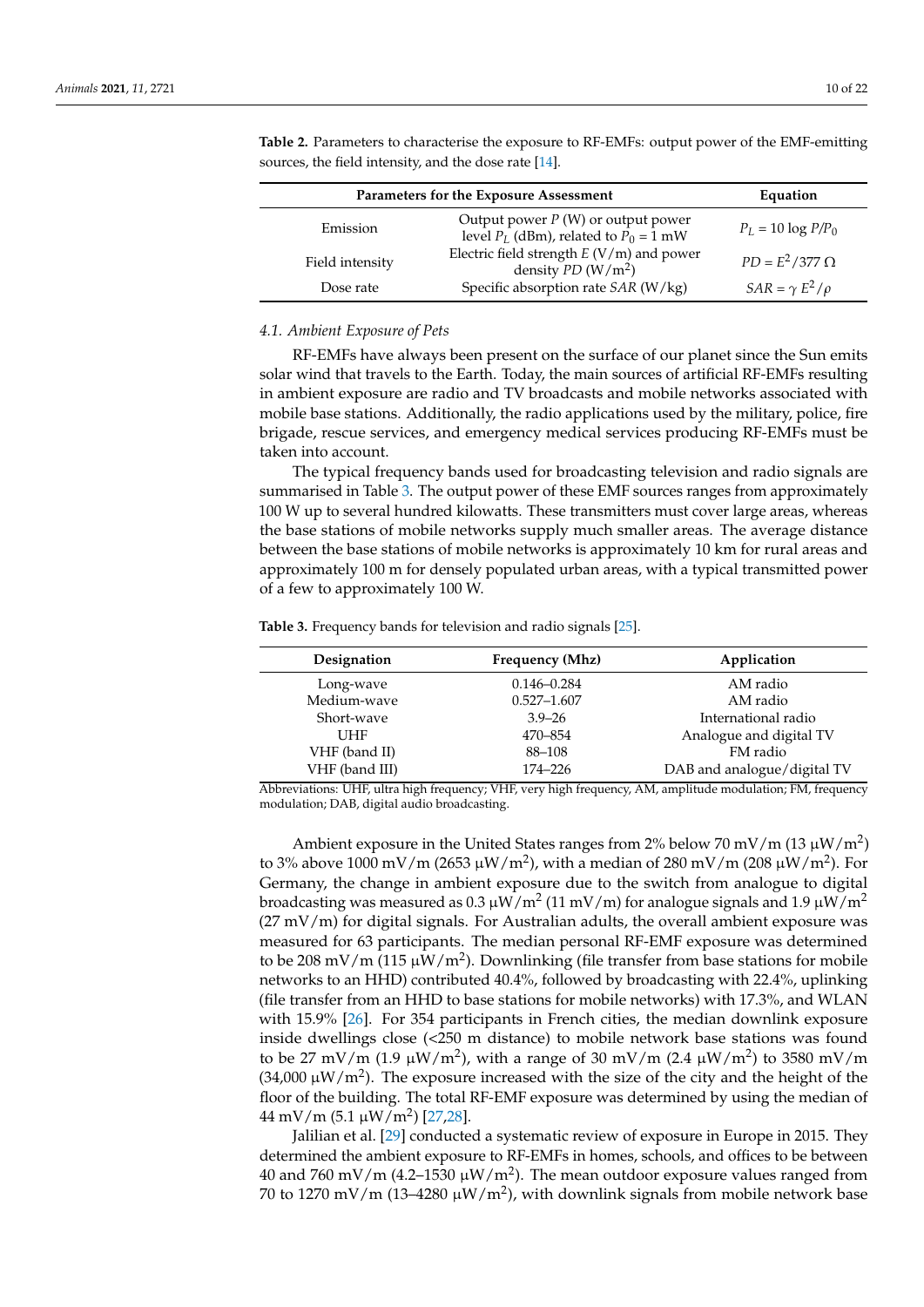stations being the most relevant contributor. The RF-EMF levels tended to increase with increasing urbanization. The levels in public transport (bus, train, and tram) and cars were between 140 and 690 mV/m (52–1260  $\mu$ W/m<sup>2</sup>). The highest levels, up to 1970 mV/m (10,300  $\mu$ W/m<sup>2</sup>), were measured in public transport stations, with downlinking as the most relevant contributor. Gajšek et al. [\[30\]](#page-20-6) investigated EMF exposure through a comparative analysis of the results of spot or long-term measurements in the EU and indicated that the mean electric field intensity was between 80 mV/m (17  $\mu$ W/m<sup>2</sup>) and 1800 mV/m (8600  $\mu$ W/m<sup>2</sup>). The overwhelming majority of the mean field intensity levels were below  $1000$  mV/m (2650 μW/m<sup>2</sup>), approximately 1% were above 6000 mV/m (95,500 μW/m<sup>2</sup>), and approximately  $0.1\%$  were above 20,000 mV/m ( $1.06\times10^6$   $\mu\text{W}/\text{m}^2$ ).

A field intensity of 180 mV/m (86  $\mu$ W/m<sup>2</sup>) was obtained for the measurement of the average exposure of humans to ambient RF-EMFs in the study by Röösli et al. [\[31\]](#page-20-7). This study recorded the lowest exposure indoors and the highest in public transport, such as trains, at 550 mV/m (802  $\mu$ W/m<sup>2</sup>). The exposure inside cars was comparable to that in outdoor situations at 300 mV/m (240  $\mu$ W/m<sup>2</sup>), while the field intensity measured in offices was higher, at 220 mV/m (128  $\mu$ W/m<sup>2</sup>), than the lowest value of 110 mV/m (32  $\mu$ W/m<sup>2</sup>), which was found for homes [\[31\]](#page-20-7). Joseph et al. [\[32\]](#page-20-8) found median field intensities of 90 mV/m (21 μW/m<sup>2</sup>), 460 mV/m (561 μW/m<sup>2</sup>), and 740 mV/m (1450 μW/m<sup>2</sup>) for rural, suburban, and urban environments, respectively.

For short-term events such as fairs, the highest mean field intensity associated with base stations (downlinking) was recorded on the weekend, and it was between 1494  $\mu$ W/m<sup>2</sup> (317 mV/m) and 848  $\mu$ W/m<sup>2</sup> (565 mV/m) outside the fair area and 355  $\mu$ W/m<sup>2</sup> (364 mV/m) inside. After the event ended, the outside values were 556  $\mu$ W/m<sup>2</sup> (458 mV/m) and 144  $\mu$ W/m<sup>2</sup> (233 mV/m) and the intensity inside the fair area was 473  $\mu$ W/m<sup>2</sup> (422 mV/m). For the exposure associated with uplinking, a higher impact due to the high density was observed, with values of 28  $\mu$ W/m<sup>2</sup> (103 mV/m) and 98  $\mu$ W/m<sup>2</sup> (192 mV/m) during the fair dropping to between 5.5  $\mu$ W/m $^2$  (46 mV/m) and 13.6  $\mu$ W/m $^2$  (72 mV/m) after the fair [\[33\]](#page-20-9).

All these values are far below those of the guidelines recommended by the ICNIRP based on the heating of tissues (41 V/m for 900 MHz, 58 V/m for 1800 MHz, and 61 V/m for 2100 MHz). A comparison of the ambient exposure values resulting from various frequency ranges and the ICNIRP reference values is available in the study by Joseph et al. [\[32\]](#page-20-8).

Based on the field intensity, a weighted dose rate was calculated for brain tissue (thalamus, temporal lobe, and cortex). The *SAR* value was calculated to range from 10−<sup>7</sup> to  $10^{-8}$  W/kg [\[25\]](#page-20-1) for radio and TV broadcasting. The highest variability in ambient exposure was caused by mobile base stations, which were found to cause an additional *SAR* load in the range of  $10^{-8}$  W/kg.

The ambient exposure that pets experience can be assumed to be identical to the exposure in the human environment due to its omnipresent character.

#### *4.2. Exposure by Indoor Devices*

The indoor exposure that pets experience is caused by RF-emitting devices that are mostly used indoors. The following devices were included in the exposure assessment: baby surveillance, DECT base stations and mobile devices, WLAN base stations (access points and routers), Bluetooth, and personal computer peripherals. The exposure is caused by the intentional use of these devices. In this respect, the exposure can be eliminated by switching off the power supply. By reducing the operation duration and increasing the distance between the animals and the emitting devices, the exposure can be reduced considerably.

In addition to the parameters presented in Table [2,](#page-9-0) additional measures were included to characterise the exposure caused by these RF-emitting devices. The following parameters were used: the output power  $P$  (W); the output level  $P_L$  (dBm); the effective output power *Peff* (W), which includes the duty factor (depending on the transfer protocol, the radio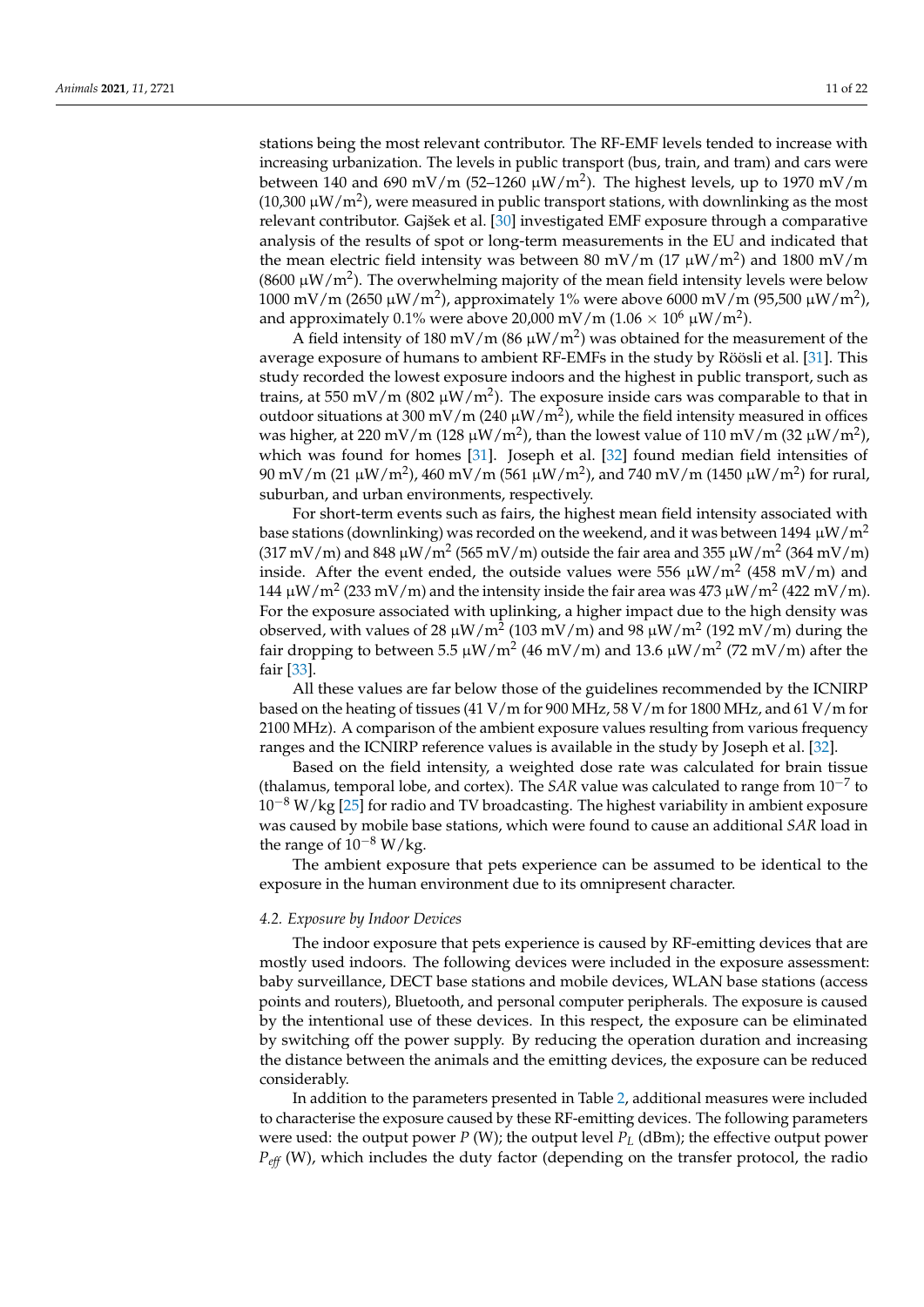conditions, and the transmitted data (voice or uplink or downlink of data files)); and the specific absorption rate *SAR* (W/kg) (Table [4\)](#page-11-0).

An important predictor for the indoor exposure of pets is the distance between an RF-emitting source and the animal. For baby surveillance and DECT devices, the impacts of the distance on the power density are summarised in Table [5.](#page-11-1) To reduce the field intensity (power density) to  $PD = 100 \ \mu W/m^2$ , a safety distance was determined, which indicates the necessary distance from the RF-emitting devices to reach this intensity under the assumption of the inverse square law. This field intensity was selected according to the typical field intensity of the ambient exposure caused by radios, TVs, mobile base stations, and other omnipresent RF sources. Deviations from the inverse square law are caused by the anisotropic characteristics of the antennas of base stations. This calculation shows that, for many devices, a safety distance between 2 and 35 m is necessary to lower the exposure to such indoor devices to a level that is typical for ambient exposure (radios, TVs, and mobile network base stations).

<span id="page-11-0"></span>**Table 4.** Technical characteristics of RF-emitting indoor devices: peak output given in mW and dBm, the effective output level taking into account the duty factor, and the corresponding *SAR* values.

| <b>Parameters</b>                  | <b>WLAN</b>                                        | <b>DECT</b>      | <b>Baby Surveillance</b>                                         | <b>Bluetooth</b> | Ref.                       |
|------------------------------------|----------------------------------------------------|------------------|------------------------------------------------------------------|------------------|----------------------------|
| Frequency                          | 2400                                               | 1800             | 400/2450                                                         | 2400             |                            |
| Peak output power (mW/dBm)         | 100/20                                             | 250/24           | 500/27                                                           | 100/20           | [34]                       |
| Effective output power level (dBm) | Mean 19.6<br>Rural areas:<br>90-p: 33<br>$10-p: 5$ | Mean<br>18 to 24 | 27 (400 MHz)<br>$-7(1900 \text{ MHz})$<br>$-6$ to 4.2 (2400 MHz) |                  | $[35]$                     |
| $SAR(\mu W/kg)$                    | 60-810<br>105-136                                  | 13 to 27         | $10 \text{ to } 77$<br>40 to $-370$                              | 466              | [36]<br>[37, 38]<br>$[35]$ |

Abbreviations: 90-p, 90th percentile; 10-p, 10th percentile.

<span id="page-11-1"></span>**Table 5.** Attenuation of the power density  $PD(\mu W/m^2)$  according to the distance between the source and the animal. A safety distance was determined in order to reduce the power density to *PD* = 100 µW/m<sup>2</sup> , which was assumed to be a typical value for ambient exposure. For the DECT devices, four units were measured.

| Power Density $PD(\mu W/m^2)$ and the Distance from<br>the Source (m) |                       | Frequency (MHz) | <b>Safety Distance (m)</b> | <b>Source and Reference</b> |
|-----------------------------------------------------------------------|-----------------------|-----------------|----------------------------|-----------------------------|
| $192,000(0.2 \text{ m})$                                              | $27,000(1 \text{ m})$ | 863             | 21                         | Baby surveillance [36]      |
| $350,000(0.2 \text{ m})$                                              | $22,300(1 \text{ m})$ | 1900            | 20                         |                             |
| $3151(1 \text{ m})$                                                   | $446(3 \text{ m})$    | 446             |                            |                             |
| $537(1 \text{ m})$                                                    | $52(3 \text{ m})$     | 864             |                            | Baby surveillance [34]      |
| $424(1 \text{ m})$                                                    | $32(3 \text{ m})$     | 2450            | 2                          |                             |
| $34,570(1 \text{ m})$                                                 | $4436(3 \text{ m})$   |                 | 21                         |                             |
| $4079(1 \text{ m})$                                                   | $514(3 \text{ m})$    |                 |                            | <b>DECT</b> [34]            |
| $19,190(1 \text{ m})$                                                 | $5968(3 \text{ m})$   | 1900            | 35                         |                             |
| $9880(1 \text{ m})$                                                   | $1573(3 \text{ m})$   |                 | 13                         |                             |

In the following overview, the most important RF-emitting devices are analysed according to their contribution to indoor exposure.

## 4.2.1. WLAN

A wireless local area network (WLAN) is a technology used to connect one or more devices to an access point using frequencies of approximately 2400 MHz (WLAN2) or 5200 to 5700 MHz (WLAN5). Wireless fidelity (Wi-Fi) is a special WLAN standard certified by the Institute of Electrical and Electronics Engineers IEEE-802.11 standard. The topology is either similar to a star, with one base station (access point) and several clients, or it is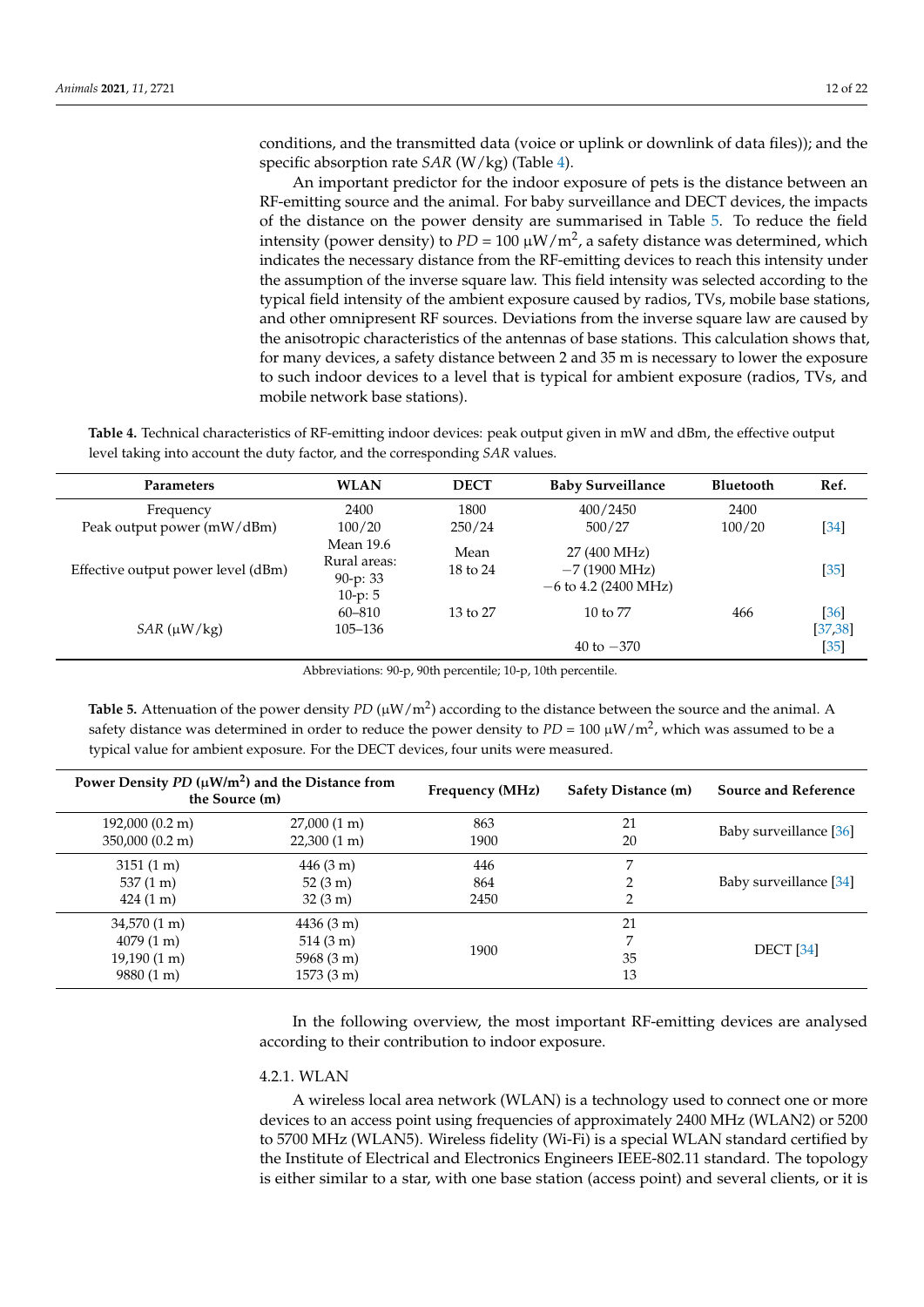a mesh topology. In the star topology, the base station uses several channels to connect several devices with the base station. The effective output power of such WLAN devices depends on the number of clients and the transmission load, and the maximum output power is limited to 100 mW [\[37\]](#page-20-13).

#### 4.2.2. Bluetooth

Bluetooth is a standard communications protocol working at 2400 MHz. The range is power class-dependent and ranges from 100 m with an output power of 100 mW (20 dBm) for class 1, 10 m with 2.5 mW (4 dBm) for class 2, 1 m with 1 mW (0 dBm) for class 3, and 0.5 m with 0.5 mW (−3 dBm) for class 4. Most applications are class 1 or 2 devices. Bluetooth has a lower data transfer capability and a lower range than WLAN. Therefore, Bluetooth is used in a single room to connect only two devices, whereas WLAN is preferred in indoor environments (apartments or houses) to connect several devices [\[37\]](#page-20-13).

#### 4.2.3. DECT

Digital enhanced cordless telecommunication (DECT) is a communication protocol predominantly used for cordless phones; it operates at 1880–1900 MHz with a peak output power of 250 mW (24 dBm). A DECT device consists of a base station and an HHD with the same peak output power. Based on a duty factor of 4%, these devices operate with 400  $\mu$ s bursts every 10 ms, resulting in an effective output power of approximately 10 mW. At a distance of 1 m, the maximum power density from the base station has been measured to be lower than 40 mW/m<sup>2</sup> , and the reported worst-case *SAR* was lower than 0.06 W/kg [\[39\]](#page-20-15). Röösli et al. [\[40\]](#page-20-16) found a mean exposure resulting from DECT devices of  $36 \text{ mV/m}$  (3.4 µW/m<sup>2</sup>).

## 4.2.4. Baby Surveillance Devices

Baby surveillance devices or baby monitors are often used to monitor children and pets. They consist of a parent unit and a baby unit, which is placed close to the baby or animal. Although a baby monitor allows bidirectional communication, it is mainly a unidirectional device from the baby unit to the parent unit [\[34\]](#page-20-10). Characteristic parameters, such as frequencies, duty factors, the field strength, and the *SAR*, are summarised in Table [6.](#page-12-0) The peak output power ranges between 10 mW and 500 mW [\[40\]](#page-20-16). In addition to technical differences, such as frequency and transmission characteristics (continuous wave with a duty factor of 100% vs. pulsed transmission with a duty factor <100%), the distance between the emitting device and the exposed body is a key feature to reduce indoor exposure [\[24,](#page-20-0)[40\]](#page-20-16). This technology is also used for remote-controlled toys.

|                 | <b>ICNIRP Limit Values</b>           | Duty Factor $(\%)$ | Electric Field Strength $E$ (mV/m) | <b>SAR</b>              |
|-----------------|--------------------------------------|--------------------|------------------------------------|-------------------------|
| Frequency (Mhz) | Power Density PD (W/m <sup>2</sup> ) |                    | and Power Density PD $(\mu W/m^2)$ | (W/kg)                  |
| 446             | 2.23                                 | 100                | 550/1500                           |                         |
| 864             | 4.32                                 | 100                | 802/6000                           | $0.04$ to $0.37$        |
| 1900            | 9.55                                 | 4                  | 550/880<br>802/2100                | $0.03 \text{ to } 0.15$ |
|                 |                                      |                    |                                    |                         |
| 2400            | 10                                   | $5 - 53$           | 220/1600<br>128/6800               | $0.09$ to $0.21$        |

<span id="page-12-0"></span>**Table 6.** Characteristic values of baby-surveillance devices: frequency, duty factor (%), electric field strength *E* (V/m) measured at a distance of 50 cm, *SAR* (W/kg) measured close to the baby unit, and ICNIRP limit values ( [\[39\]](#page-20-15)).

> The exposure resulting from such indoor devices can be quantified from the exposure of single devices or by measuring the personal exposure in the indoor environment, summing up the impacts of all devices that are active. The average exposure in apartments is estimated to be between  $10^{-10}$  and  $10^{-7}$  W/kg [\[25\]](#page-20-1). These values are based on measurements of the entire indoor human environment, whereas measurement of specific exposure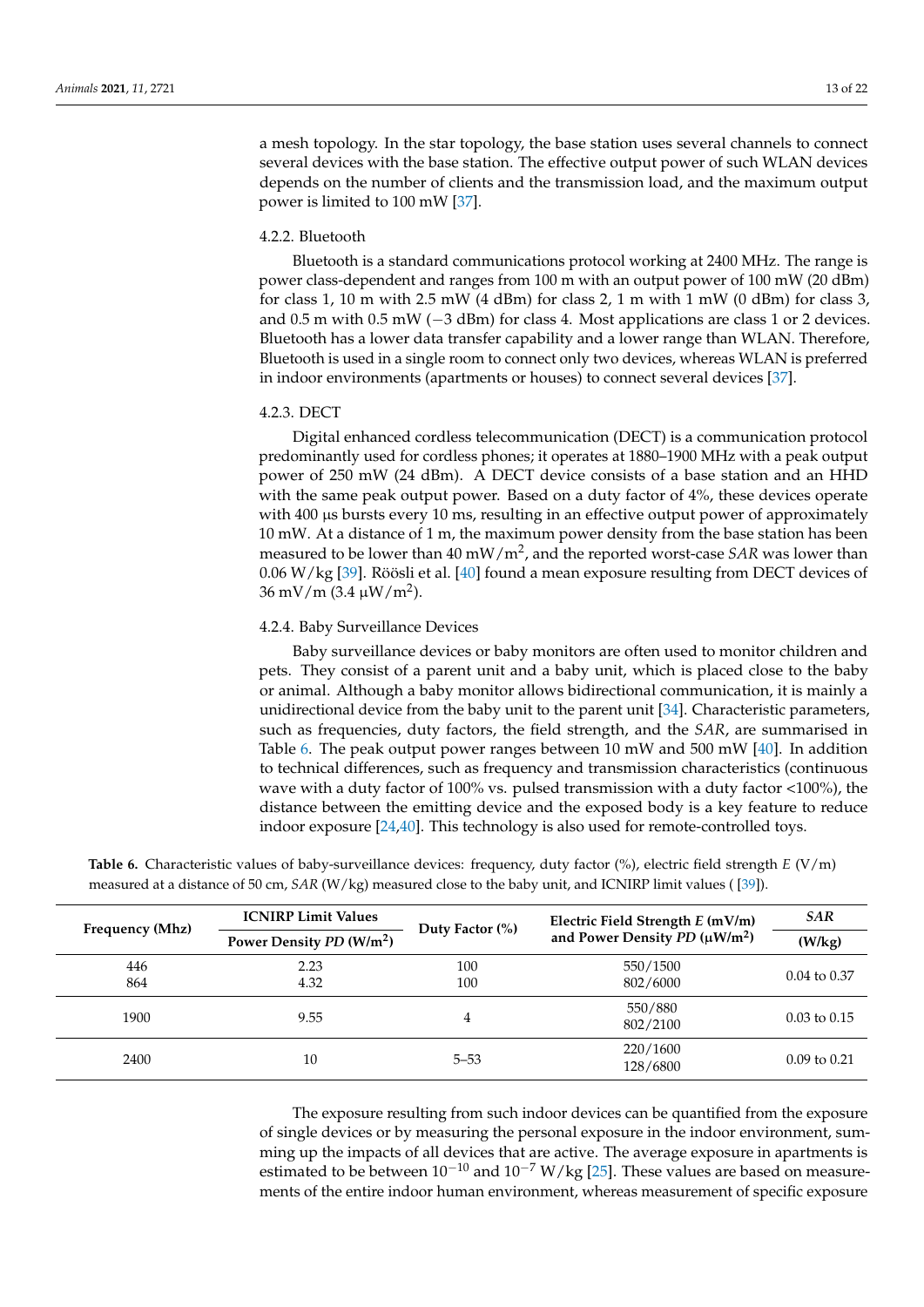in the close vicinity of a single indoor device (WLAN, DECT, etc.) results in distinctly higher values, ranging between  $10^{-5}$  and  $10^{-1}$  W/kg (Tables [4](#page-11-0) and [6\)](#page-12-0) [\[37\]](#page-20-13). Nevertheless, all the measurements are far below the ICNIRP limit values.

#### *4.3. Exposure by Tracking Devices*

Most of the TDs use mobile networks to transfer the tracking data, which means that the TDs work like mobile phones. A TD consists of several electronic modules and a power supply. The geographic position is determined by a GNSS module using one or more of the available GNSS signals, such as GPS and GALILEO (Table [1\)](#page-4-0). The data are communicated by mobile network modules using 2G, 3G, or 4G protocols (Figure [1,](#page-2-0) pathway A) or by other radio communication frequencies that do not need a connection to a nearby mobile network base station (e.g., *PetTracer* uses a frequency of 433 MHz). These approaches are limited to the near field of the base station at home.

The exposure to RF-EMFs has been analysed for various transfer protocols (2G to 5G) and for the technical features of the corresponding HHD (Table [7\)](#page-14-0) [\[35,](#page-20-11)[36,](#page-20-12)[38,](#page-20-14)[41](#page-20-17)[–48\]](#page-20-18). TDs work in the data transfer mode and are not used for voice calls. In general, the data traffic was found to quire higher output levels in comparison to voice calls [\[35,](#page-20-11)[36\]](#page-20-12), but these measurements were undertaken for the transfer of larger data files or video files (e.g., 40 MB with a transmission duration of approximately 30 s, [\[36\]](#page-20-12); video files with 640 p  $\times$  360 p, 30 fps, 3.8 min) [\[35\]](#page-20-11). Two different protocols are in use for the transmission of tracking data. The short message service (SMS) is used for the transfer of tracking data with a file size of 160 bytes. Later generations use the hypertext transfer protocol (HTTP) to handle the data transfer in an architectural style for an application program interface (API) called representational state transfer (REST). Compared to other data transfer protocols, REST is faster and uses less bandwidth [\[46,](#page-20-19)[47\]](#page-20-20). Therefore, we assumed an approximately identical data transfer duration as that for SMS. Based on the data transmission bandwidth, the amount of time it takes to send a text message via SMS is approximately 0.1 s, and the output power is assumed to be 0.01 mW [\[48\]](#page-20-18). As the SAR values represent a mean value of 6 minutes, sending such a text message results in a much lower exposure level compared to the long-lasting transfer of large data files.

The level of exposure, which is caused by HHDs, depends strongly on the frequency and the transfer protocol used. The peak output power is reduced from 2000 mW for 2G to 200 mW for 4G and 5G. The relationship between the peak power output and the mean power for voice calls and data traffic depends predominantly on the protocol used for time slots, the bandwidth, and the frame length (e.g., 2G: bandwidth of 16.6 Hz, frame length of 4.6 ms; 4G: bandwidth of 10 kHz, frame length of 1 ms). Mobile phones using 3G and 4G techniques and protocols typically have reduced mean output power levels, depending on the quality of the connection, whereas 2G devices need much higher mean power levels, even for good quality connections [\[15](#page-19-14)[,32](#page-20-8)[,36,](#page-20-12)[38\]](#page-20-14) (Table [8\)](#page-15-0). This results in higher exposure from the use of HHDs in rural areas with lower densities of base stations compared to urban sites [\[41](#page-20-17)[–44\]](#page-20-21).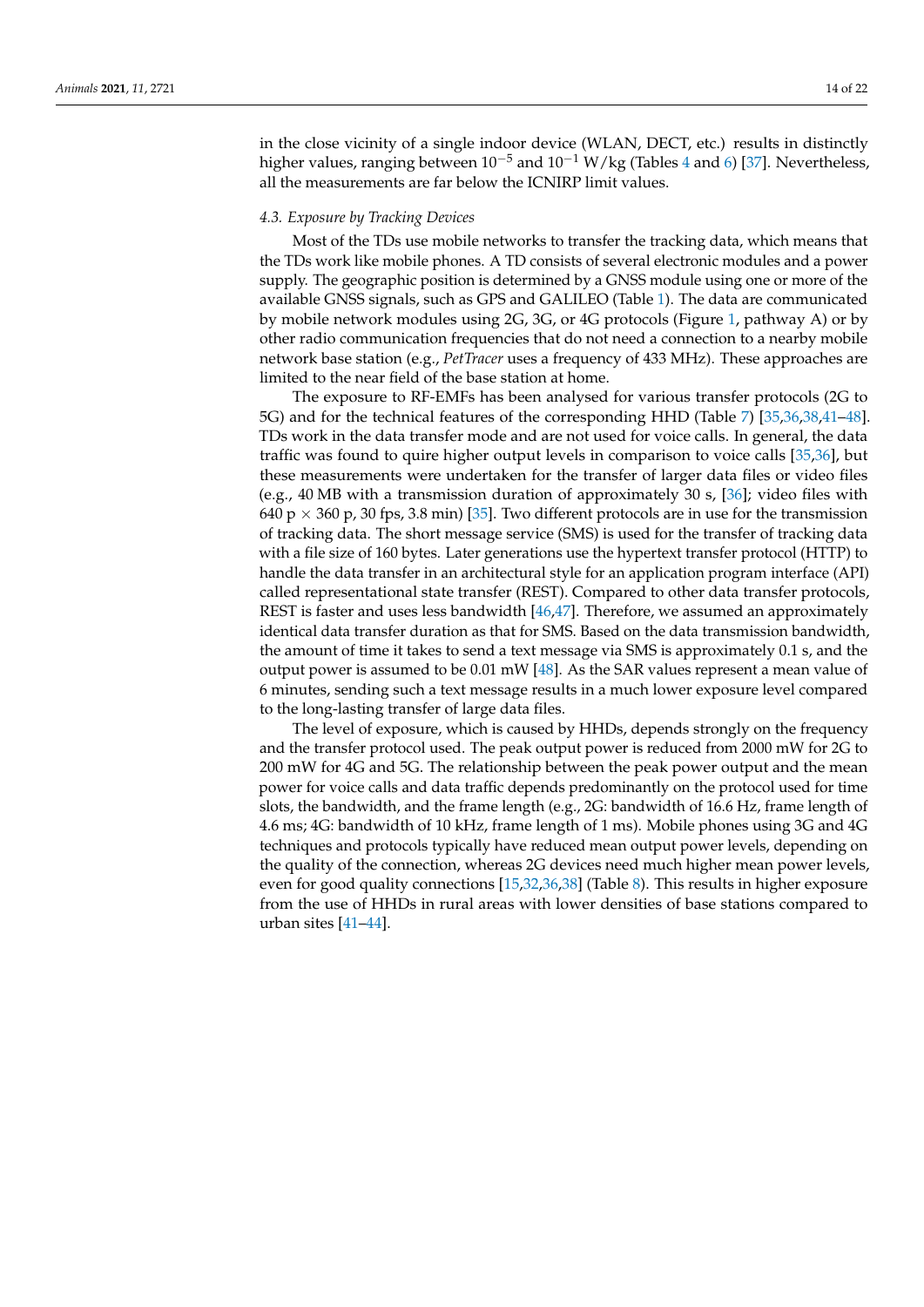<span id="page-14-0"></span>

|                                                                                                                                | <b>2G GSM900</b>                                    | <b>2G GSM1800</b>  | 3G GPRS     | <b>3G UMTS/WCDMA</b>                                                                                                                                                       | <b>4G LTE</b>                                                                      | $5\mathrm{G}$           | Comment/<br>Reference |
|--------------------------------------------------------------------------------------------------------------------------------|-----------------------------------------------------|--------------------|-------------|----------------------------------------------------------------------------------------------------------------------------------------------------------------------------|------------------------------------------------------------------------------------|-------------------------|-----------------------|
| Frequency                                                                                                                      | 900                                                 | 1800               | 900-1900    | 1900-2100                                                                                                                                                                  | 800-2600                                                                           | 700-3800                |                       |
| Peak output power (mW/dBm)                                                                                                     | 2000/33                                             | 1000/30            | 250/24      | 250/24                                                                                                                                                                     | 200/23                                                                             | 200/23                  | $[41 - 43]$           |
| Mean output power level (dBm)                                                                                                  | Mean: 19.6<br>Rural-<br>90-p: 33 dBm<br>10-p: 5 dBm | Mean:<br>$18 - 24$ | Median: 4.0 | Median: $-14$<br>90-p: $-1.5$<br>Suburban-<br>Median: $-17$<br>90-p: $-4.0$<br>Voice/rural—<br>Median: $-9.0$<br>95-p: 11.9<br>Data/rural-<br>Median: $-2.6$<br>95-p: 17.4 | Rural-<br>Median: $-6.3$<br>95-p: $6.4$<br>Suburban-<br>Median $-9.9$<br>95-p: 1.2 | Median: 3.0<br>95-p: 12 | $[43 - 48]$           |
| Electric field strength $E (V/m)$                                                                                              | 18.5–209                                            | 18.5-209           |             | $0.98 - 68.5$                                                                                                                                                              | $3.03 - 69.3$                                                                      |                         | 4 MB and 30 s [42]    |
| Maximum and mean<br>contributions of the field strength<br>to the total field strength<br>$E_{\text{max}}/E_{\text{mean}}$ (%) | 100/53                                              | 87/15              |             | 90/6                                                                                                                                                                       | 23/0.4                                                                             |                         | $[34]$                |
| $SAR(\mu W/kg)$                                                                                                                | 90-2400                                             |                    |             | $15 - 550$                                                                                                                                                                 |                                                                                    |                         | $[38]$                |

**Table 7.** Characteristics of handheld devices (HHDs) for various transfer protocols (2G to 5G) and types of data traffic.

Abbreviations: 95-p, 95th percentile; 90-p, 90th percentile; 10-p, 10th percentile.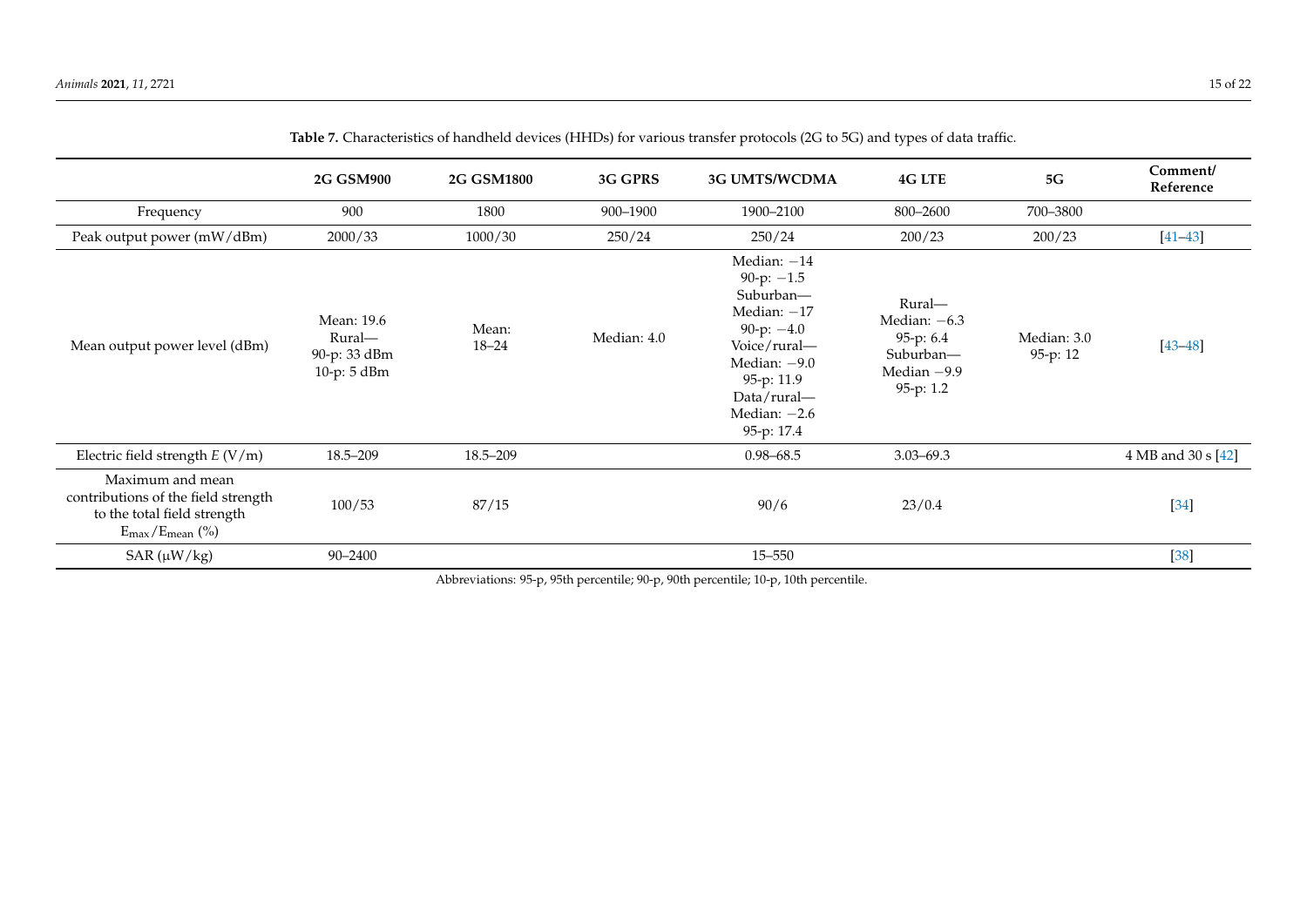| <b>Quality of the Connection</b> | 2G (900 MHz) | 3G (2100 MHz)          | Reference |
|----------------------------------|--------------|------------------------|-----------|
|                                  |              | Mean Output Power (mW) |           |
| High                             | 69           | 1.8                    |           |
| Low                              | 1800         | 170                    | $[38]$    |
|                                  |              | SAR(mW/kg)             |           |
| High                             | 0.091        | 0.015                  |           |
| Medium                           | 1.978        | 0.88                   | [45]      |
| Low                              | 2.399        | 0.548                  |           |

<span id="page-15-0"></span>**Table 8.** Mean output power (mW) and *SAR* values (mW/kg) for 2G and 3G HHDs for data uploading depending on the quality of the connection.

The geometry, especially the distance between the HHD and head, but also the position, has a tremendous impact on the exposure. Even if investigations into the geometry have only been undertaken for voice calls, this effect can be transferred to data traffic as well [\[25](#page-20-1)[,36\]](#page-20-12).

Popović et al. [\[35\]](#page-20-11) determined the mean output power (mW) for data transfer for 2G and 3G devices and Persson et al. [\[42\]](#page-20-29) determined the *SAR* values (mW/kg) (Table [8\)](#page-15-0). Due to the position of the TD on collars or harnesses, which results in a smaller distance between the TD and the head of the animal, the *SAR* values for TDs are higher compared to the human use of HHDs during data transfer.

In the RF-EMF exposure assessment, the time interval, which is used to transmit the geographic position, is a relevant parameter (Table [9\)](#page-15-1) for the RF-EMF exposure level as well as for the power supply lifetime.

| <b>Tracking Devices</b>                          | Customisable      | Default Intervals | <b>Emergency-Mode</b> |
|--------------------------------------------------|-------------------|-------------------|-----------------------|
| Paj GPS                                          | <b>NA</b>         | <b>NA</b>         | NA                    |
| Simmotrade                                       | 30 s to 24 h      |                   |                       |
| Kippy                                            | Update by request |                   | 3s                    |
| Tracker ID                                       | $>1$ min          |                   |                       |
| Pawtrack                                         |                   | 6 min             |                       |
| FI                                               |                   | $2-3$ min         | 1 min                 |
|                                                  |                   | 5 s to 4 h        |                       |
| Pawfit                                           |                   | 2–4 h resting     | 5s                    |
|                                                  |                   | 1–2 min walking   |                       |
| Tractive                                         |                   | 60 min resting    | $2-3$ s               |
|                                                  |                   | 10 min moving     |                       |
| Tail It Pet                                      | Update by request |                   | $5\mathrm{\ s}$       |
| FitBark                                          |                   | 1 min             | 1 min                 |
| Whistle                                          | $3$ or 6 min      |                   | 15s                   |
| PetFon                                           | 10, 20, or $60 s$ |                   |                       |
| Findster                                         | Update by request | 10 s              |                       |
| Hoofstep                                         |                   | 5 min resting     |                       |
|                                                  |                   | 5 s moving        |                       |
| Cat-Control                                      | NA                | <b>NA</b>         | NA                    |
| PetTracer                                        | 1, 3, or 15 min   |                   | 15s                   |
| Garmin<br><b>NTA</b><br>$+1$ 1 1<br>$\mathbf{1}$ | >5 s              |                   |                       |

<span id="page-15-1"></span>**Table 9.** Intervals for sending the tracking device position data.

NA, no data available.

It is possible to transmit the position data with a constant time interval. *Pawtrack* sends the pet's position every six minutes. *Tractive* and *Findster* offer the ability to customize the intervals for data transmission via mobile apps.

For *Simmotrade,* the intervals can be adapted between 30 s and 24 h. Most of the TDs have different modes. Some TDs can adapt the time intervals according to the physical activity of the animal. Some TDs can reduce the time interval in the case of an emergency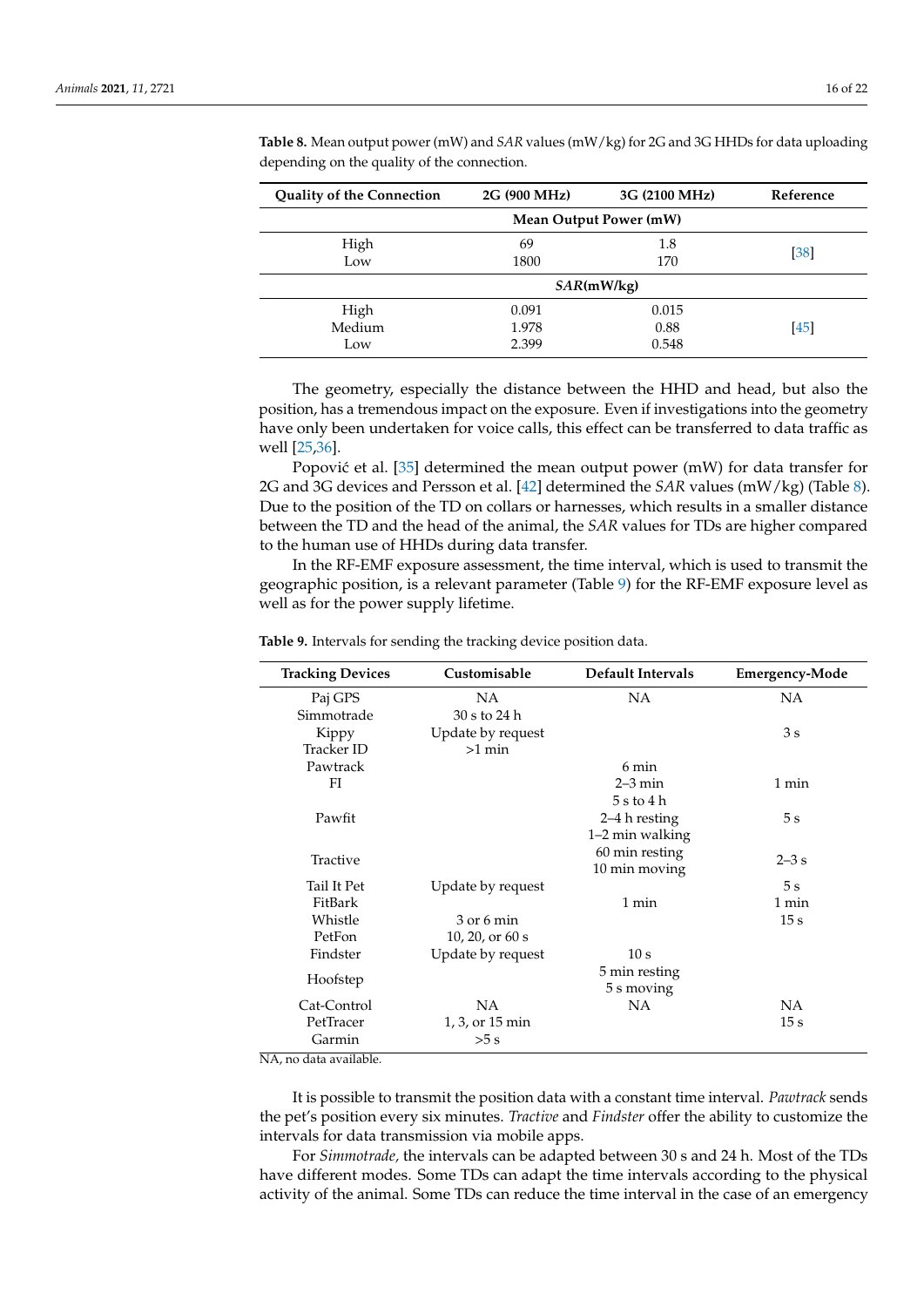with a setting called "live mode" or "lost mode". The *Tractive* TDs, for instance, usually send the pet's position every 2 to 60 min depending on its physical activity. Moreover, they have a standby mode that sends the position every ten minutes and an emergency mode that sends the position every two to three seconds. The TD for horses, *Hoofstep,* sends the position every five minutes; if the horse moves, it is sent every five seconds. These intervals are not customisable.

Some of the TDs vary the interval depending on the animal's physical activity. For instance, *Pawfit* uses 2 to 4 h intervals if the animal rests, which is shortened to 1 to 2 min during active periods. For some TDs, these intervals can be adapted to the individual needs of pet owners, while others are default values. Most of the TDs use very short intervals ranging between 3 s (*Kippy*) and 1 min (*FI*) in emergency mode. The adaptation of the time intervals to the physical activity of the animals is one of the most effective ways to reduce RF-EMF exposure.

The TDs are normally fixed on the animals' collar or harness, except in the case of horses, for which the TD is fixed on the horse's head. Thus, the antenna lies near the pet's body, especially its neck or head. This has to be considered, as the distance, next to the transmission power and duration, is essential for the organism's exposure. The exposure resulting from such TDs might be similar to that resulting from people wearing a mobile phone in standby mode somewhere near the body all day. To reduce RF-EMF exposure, the distance between the TD and the head (brain and eyes) should be as large as possible, which means that a dog harness should be preferred over a collar.

The power output of TDs is limited in the same way as for HHDs in mobile networks. As the TDs are only used for data transfer, the field intensity depends on the quality of the reception (Table [8\)](#page-15-0). The distance between the TD and the collar or harness it is mounted on can increase the *SAR* values for data transfer compared to the assumed distance of approximately 0.5 m between an HHD and the head during data transfer. Compared to the test file for human exposure, the size of the data files is much smaller and they can be transmitted in approximately  $0.1$  s  $[24,48]$  $[24,48]$ , which considerably reduces the exposure. Compared to the average use of a mobile phone, TDs result in lower exposure.

## *4.4. Risk Assessment Regarding RF-EMF Exposure*

The exposure of animals to abiotic agents such as RF-EMFs can have various effects on their health. The level of damage depends on the exposure to the agent and the related dose–response function. RF-EMF exposure limit values have been established by the ICNIRP and provide a high level of protection for all humans against substantial adverse health effects from exposure to both short- and long-term, continuous and discontinuous RF-EMFs. To transfer these findings to animals, we assumed that animals show a biological response to exposure that is equivalent to that of humans. As many experiments are performed on animals and the findings transferred to humans, this step was reversed to assess the biological effects of RF-EMFs on pets. If the *SAR* values do not exceed the ICNIRP thresholds and no biological effects have been detected after RF-EMF exposure in laboratory animals, which are usually smaller mammals than our companion animals, then similar or even lower *SAR* values can be expected for companion animals [\[14,](#page-19-13)[25,](#page-20-1)[39,](#page-20-15)[49\]](#page-20-30). Furthermore, the number of studies about effects from RF-EMFs on companion animals, like cats or dogs, is limited. Moreover, these studies usually address highly specific cellular processes, which are not decisive for the health assessment of pets [\[50,](#page-20-31)[51\]](#page-21-0). The ICNIRP reference levels for humans were here applied to animals.

The exposure of pets was divided into the following three categories: (1) ambient exposure (e.g., radio and TV broadcasts, base stations of mobile networks), which is omnipresent and is closely related to a particular site; (2) indoor exposure, which depends on the intentional use of DECT, WLAN, and other RF-emitting devices mostly used indoors; and (3) intentional exposure due to the use of TDs.

Horses, which are normally kept indoors in stables and outdoors in rural environments, might have lower exposure levels due to the lower field intensity in rural environ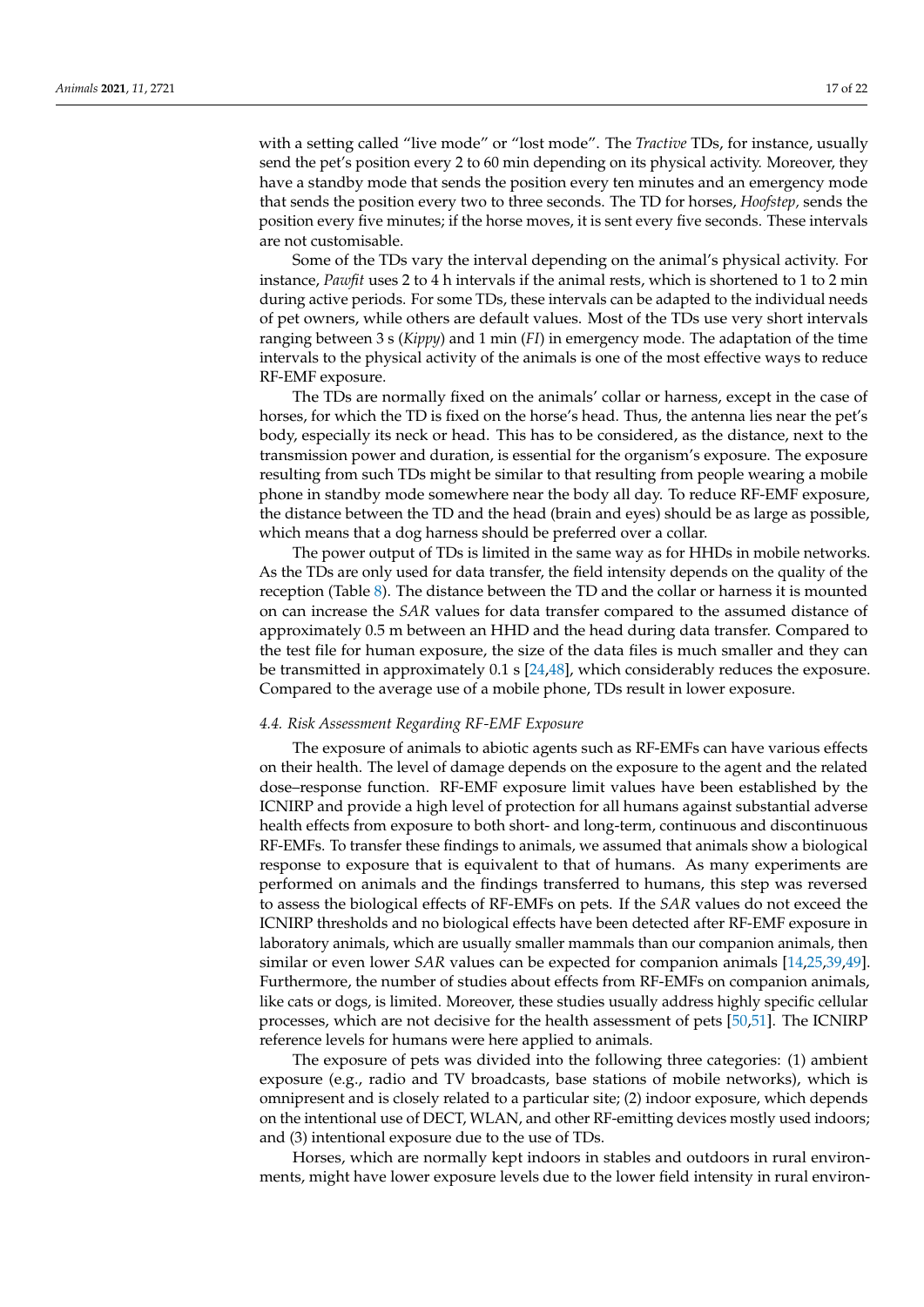ments [\[32\]](#page-20-8). The same conclusion can be drawn with regard to free-roaming cats living in rural environments.

Additionally, the use of mobile phone communication devices in close proximity to animals could have an impact on their RF-EMF exposure, as 35% of the indoor exposure that humans experience comes from mobile phone usage in the near surroundings [\[31\]](#page-20-7). The same concept can be applied to cats, dogs, and horses. The variability of the indoor dose, which is caused by the variation in the exposure time and the distance from RF-transmitting devices, is discussed in detail with regard to humans by Van Wel et al. [\[24\]](#page-20-0).

Christ et al. [\[52\]](#page-21-1) showed that for children, exposure related to the use of mobile phones can be significantly higher in certain subregions of the brain (the cortex, hippocampus, and hypothalamus) and in the eye due to the closer proximity of HHDs to these tissues, as well as in bone marrow in the skull as a result of its significantly high conductivity. These findings can be transferred to juvenile pets, even if the geometry of the TD and the head of the animal is different due to the use of collars to mount the TD. For the hippocampus, in children, *SAR* values increased by a factor of 2 (3 dB) and a factor of 1.6 (2 dB) at 900 MHz and 1800 MHz, respectively. For the eyes of children, the *SAR* was increased by a factor between 4 and 10 (6–10 dB), with the frequency showing no impact. This shows that the risk for juvenile pets is also higher, and this is caused by the geometry (smaller distance), the conductivity of juvenile bones, and the frequency of the TD.

The data transmission mode of mobile phones was tested using the long-lasting transmission of data files (e.g., 40 MB data file with a duration of approximately 30 s, [\[36\]](#page-20-12); video files (640 p  $\times$  360 p, 30 fps, 3.8 min) [\[35\]](#page-20-11)). Based on the bandwidth of the data transmission, the time taken to send an SMS message is approximately 0.1 s, and the output power is assumed to be 0.01 mW. Exposure associated with the transmission protocols of later generations of mobile networks (3G, 4G, etc.) may result in comparable exposure levels. This means that the corresponding risk for pets wearing a TD is much lower compared to the use of mobile phones in voice mode for a person [\[48\]](#page-20-18).

Some meta-studies have analysed the risk of cancer in humans due to the use of mobile phones. The Scientific Committee on Emerging and Newly Identified Health Risks (SCENIHR) [\[39\]](#page-20-15) stated that there is little evidence that moderate use of mobile phones is associated with any cancer in the head and neck region in humans. The International Agency for Research on Cancer (IARC) [\[25\]](#page-20-1) found *limited evidence* in humans for the carcinogenicity of radiofrequency radiation. Positive associations have been observed between exposure to radiofrequency radiation from mobile phones and glioma and acoustic neuroma. RF-EMFs have been categorised as agents that are possibly carcinogenic to humans. The ICNIRP [\[14\]](#page-19-13) concluded that the only substantiated adverse health effects caused by exposure to RF-EMFs are nerve stimulation, changes in the permeability of cell membranes, and temperature elevation effects. There is no evidence of adverse health effects at exposure levels below the restriction levels of the ICNIRP.

In addition to the risks resulting from RF-EMF exposure, the risks of wearing a collar [\[53–](#page-21-2)[55\]](#page-21-3) or harness have to be taken into account. Studies using research-specific TDs and other studies using TDs mounted on breakaway collars or harnesses equipped with breakaway clips did not report problems attributed to collar or harness usage in cats [\[56](#page-21-4)[–60\]](#page-21-5). The proper use of collars/harnesses with breakaway mechanisms is of utmost importance for unsupervised animals, as one study reported the strangulation of three cats  $(9\%; n = 34)$  using adjustable metal collars fastened with a bolt and nut almost immediately after collar placement [\[61\]](#page-21-6). Independently of the collar type, the risk of entrapment and injury for cats cannot be fully prevented; even with breakaway collars, severe injuries can occur [\[62,](#page-21-7)[63\]](#page-21-8). One important aspect to reduce risk is a good collar fit, meaning that the collar is neither too loose nor too tight [\[54](#page-21-9)[,55](#page-21-3)[,63\]](#page-21-8).

#### **5. Conclusions and Recommendations**

The examination of the RF-EMF exposure of pets and the related risk assessment show that the sum of the values for all three categories of exposure (ambient and unintended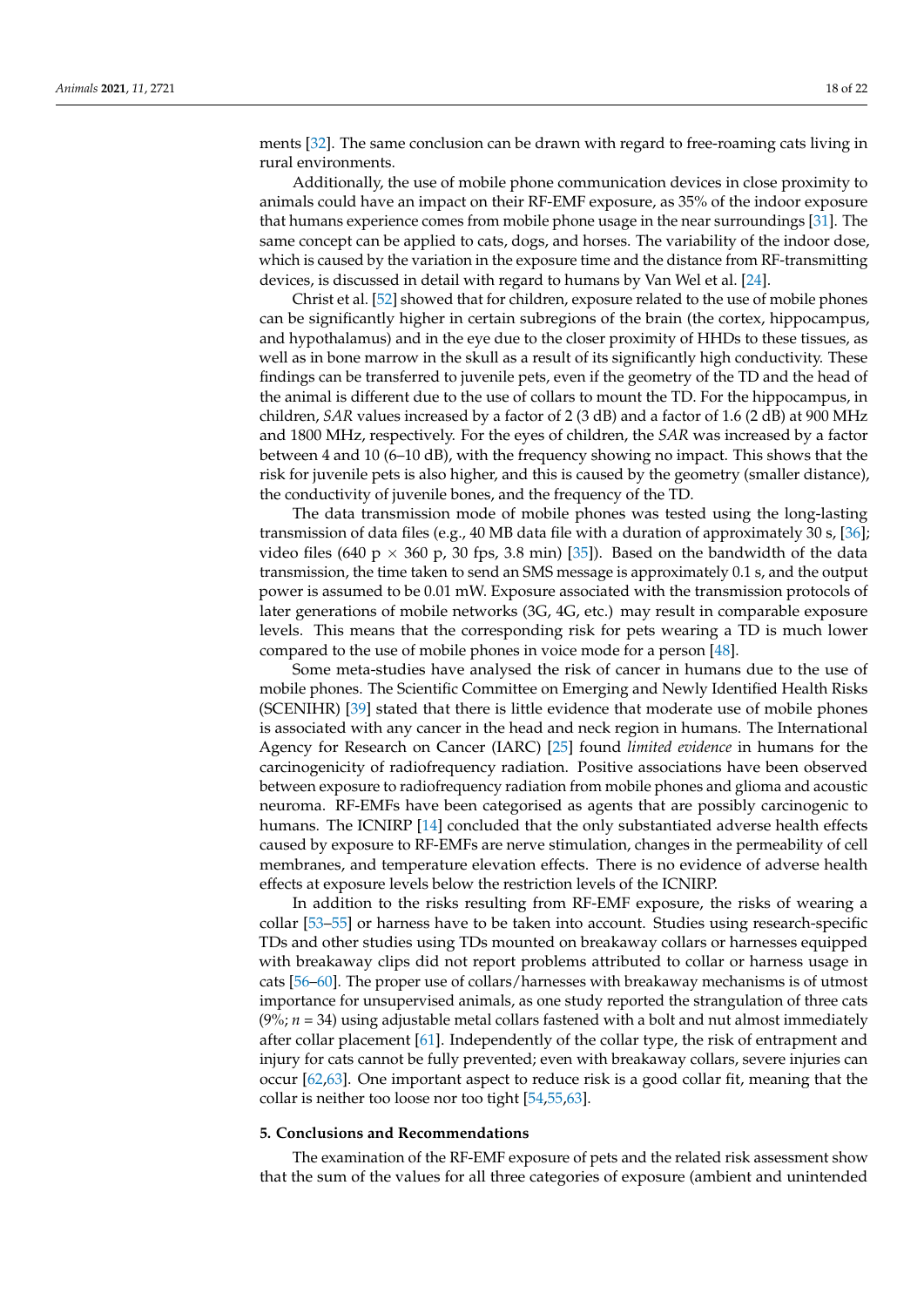exposure, intended exposure to indoor RF-emitting devices, and intended exposure due to TDs) lies distinctly below the ICNIRP reference levels. This means that adverse health effects on animals from exposure to RF-EMFs can be largely excluded.

Even if the RF-EMF exposure level lies below the ICNIRP limit values, the following measures could be taken to reduce the exposure and to improve the efficacy of using TDs:

- The exposure from RF-emitting indoor devices can be eliminated or reduced by switching off the power supply or limiting the operating time of technical devices;
- A sufficient distance between RF-emitting indoor devices and animals should be maintained. This should especially be considered with regard to the resting areas of animals;
- A TD should only be applied in those periods in which the pets have outdoor access and may run away;
- For juvenile animals, a higher degree of caution regarding indoor exposure and the use of TDs should be considered because the same exposure to a certain level of field intensity can result in a higher dose rate compared to adult animals;
- The TD should be selected according to the transmission protocols used. This means that newer technologies (3G or 4G) should be preferred because these transfer protocols reduce the overall output power more effectively;
- The TD should offer the possibility of configuring the time interval with which the geographical position is sent, thus reducing exposure by reducing the data transfer. Some TDs adapt the intervals based on animals' physical activity (moving vs. resting);
- To reduce the exposure to RF-EMFs, a harness can be used instead of a collar to attach the TD. With a harness, the distance between the head (the brain and eyes) and the TD can be increased and thus the dose rate (*SAR* value) can be considerably reduced. However, the risks of harness use for cats have not been investigated thus far;
- The name of the pet's register and the pet's ID number should always be available on the collar/harness of a dog or cat in case the tracking device is out of order (e.g., low power supply, no connection to transmit the position data);
- Animals should be trained via positive reinforcement to tolerate collars/harnesses and mounted objects such as TDs.

**Author Contributions:** Conceptualisation, I.W., G.S. and C.A.; methodology, J.K. and G.S.; literature search, J.K., C.A., V.H., I.W. and G.S.; calculations, G.S.; market analysis, J.K.; writing—original draft preparation, J.K. and G.S.; writing—review and editing, J.K., C.A., I.W., V.H. and G.S.; project administration, I.W. All authors have read and agreed to the published version of the manuscript.

**Funding:** This research was partly funded by TASSO-Haustierregister für die Bundesrepublik Deutschland e.V., Otto-Volger-Str. 15, 65843 Sulzbach/Ts.

**Acknowledgments:** Open Access Funding by the University of Veterinary Medicine Vienna.

**Conflicts of Interest:** The authors declare no conflict of interest.

### **Abbreviations**

| DECT          | digital enhanced cordless telecommunication                   |
|---------------|---------------------------------------------------------------|
| <b>GNSS</b>   | global navigation satellite system                            |
| <b>GPS</b>    | Global Positioning System                                     |
| <b>HHD</b>    | handheld device                                               |
| <b>IARC</b>   | International Agency for Research on Cancer                   |
| <b>ICNIRP</b> | International Commission on Non-Ionising Radiation Protection |
| <b>LBS</b>    | location-based service                                        |
| PD.           | power density                                                 |
| <b>RF-EMF</b> | radiofrequency electromagnetic field                          |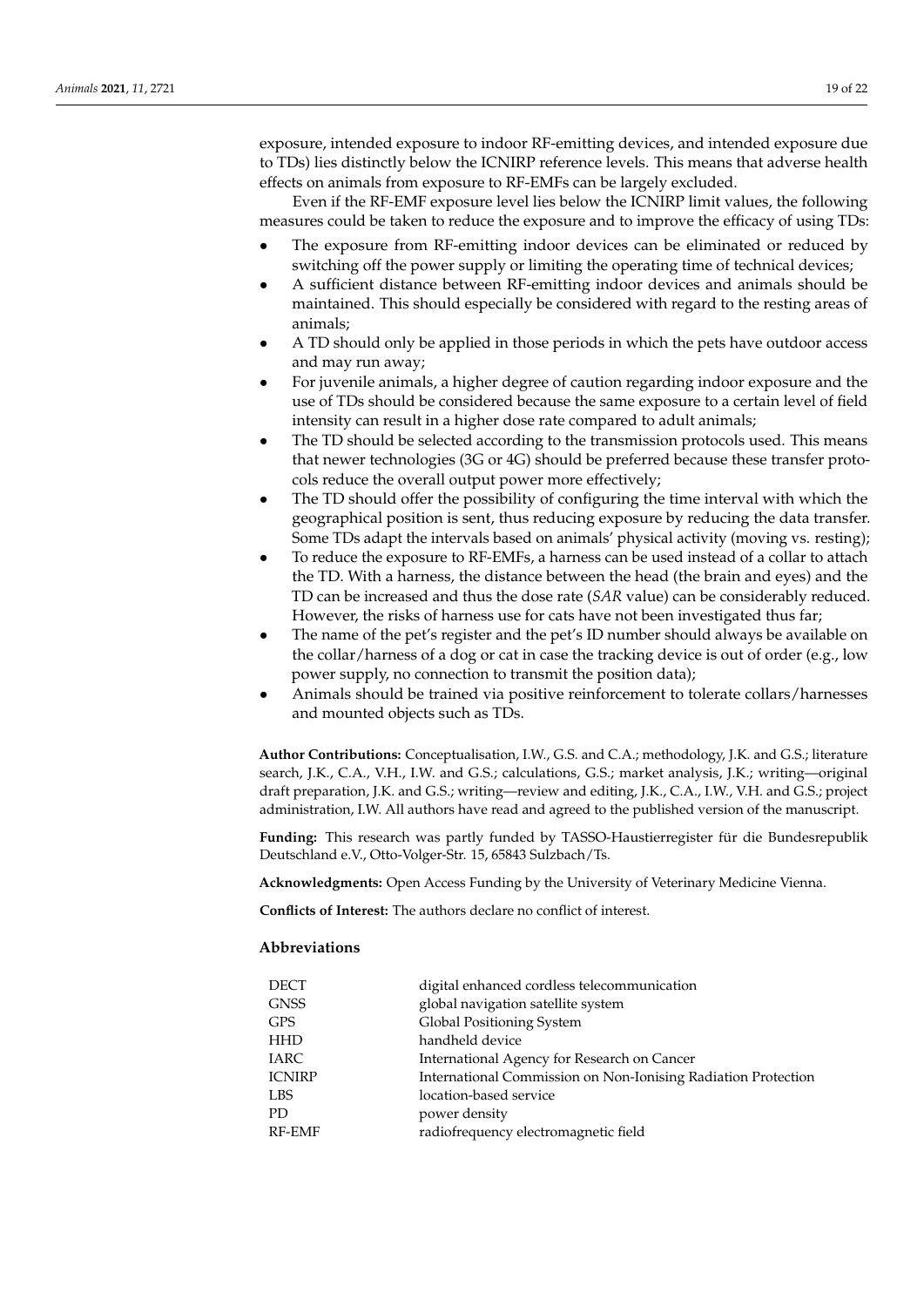| RFID    | radiofrequency identification                                      |
|---------|--------------------------------------------------------------------|
| SAR     | specific absorption rate                                           |
| SCENIHR | Scientific Committee on Emerging and Newly Identified Health Risks |
| TD      | tracking device                                                    |
| WHO     | World Health Organisation                                          |
| WLAN    | wireless local area network                                        |
|         |                                                                    |

## **References**

- <span id="page-19-0"></span>1. Weiss, E.; Slater, M.; Lord, L. Frequency of lost dogs and cats in the United States and the methods used to locate them. *Animals* **2012**, *2*, 301–315. [\[CrossRef\]](http://doi.org/10.3390/ani2020301) [\[PubMed\]](http://www.ncbi.nlm.nih.gov/pubmed/26486923)
- <span id="page-19-1"></span>2. McGreevy, P.; Masters, S.; Richards, L.; Soares Magalhaes, R.J.; Peaston, A.; Combs, M.; Irwin, P.J.; Lloyd, J.; Croton, C.; Wylie, C.; et al. Identification of microchip implantation events for dogs and cats in the vetcompass Australia database. *Animals* **2019**, *9*, 423. [\[CrossRef\]](http://doi.org/10.3390/ani9070423) [\[PubMed\]](http://www.ncbi.nlm.nih.gov/pubmed/31284533)
- <span id="page-19-2"></span>3. Binder, R.; Heizmann, V.; Troxler, J. Welfare aspects of identification and marking methods for domestic cats. *Wien. Tierarztl. Monatsschr.* **2016**, *103*, 80–90.
- <span id="page-19-3"></span>4. Lord, L.K.; Ingwersen, W.; Gray, J.L.; Wintz, D.J. Characterization of animals with microchips entering animal shelters. *J. Am. Vet. Med. Assoc.* **2009**, *235*, 160–167. [\[CrossRef\]](http://doi.org/10.2460/javma.235.2.160)
- <span id="page-19-4"></span>5. Arhant, C.; Binder, R.; Kadlik, S.; Wogritsch, R.; Konicek, C.; Troxler, J. *Beurteilung von Tierheimen in Österreich*; Institute for Animal Husbandry and Animal Welfare: Vienna, Austria, 2011; p. 195.
- <span id="page-19-5"></span>6. AAFP. Identification of Cats. Available online: <https://catvets.com/public/PDFs/PositionStatements/Identification-of-Cats.pdf> (accessed on 25 February 2021).
- <span id="page-19-6"></span>7. Yalvac, S.; Berber, M. Galileo satellite data contribution to GNSS solutions for short and long baselines. *Measurement* **2018**, *124*, 173–178. [\[CrossRef\]](http://doi.org/10.1016/j.measurement.2018.04.020)
- <span id="page-19-7"></span>8. So-In, C.; Phaudphut, C.; Tesana, S.; Weeramongkonlert, N.; Wijitsopon, K.; KoKaew, U.; Waikham, B.; Saiyod, S. Mobile animal tracking systems using light sensor for efficient power and cost saving motion detection. In Proceedings of the 8th International Symposium on Communication Systems, Networks & Digital Signal Processing (CSNDSP), Poznan, Poland, 18–20 July 2012.
- <span id="page-19-8"></span>9. Kays, R.; Dunn, R.R.; Parsons, A.W.; Mcdonald, B.; Perkins, T.; Powers, S.A.; Shell, L.; McDonald, J.L.; Cole, H.; Kikillus, H.; et al. The small home ranges and large local ecological impacts of pet cats. *Anim. Conserv.* **2020**, *23*, 516–523. [\[CrossRef\]](http://doi.org/10.1111/acv.12563)
- <span id="page-19-9"></span>10. Hall, C.M.; Bryant, K.A.; Haskard, K.; Major, T.; Bruce, S.; Calver, M.C. Factors determining the home ranges of pet cats: A meta-analysis. *Biol. Conserv.* **2016**, *203*, 313–320. [\[CrossRef\]](http://doi.org/10.1016/j.biocon.2016.09.029)
- <span id="page-19-10"></span>11. Coughlin, C.E.; van Heezik, Y. Weighed down by science: Do collar-mounted devices affect domestic cat behaviour and movement? *Wildl. Res.* **2015**, *41*, 606–614. [\[CrossRef\]](http://doi.org/10.1071/WR14160)
- <span id="page-19-11"></span>12. Paci, P.; Mancini, C.; Price, B.A. Understanding the interaction between animals and wearables: The wearer experience of cats. In Proceedings of the DIS 2020—2020 ACM Designing Interactive Systems Conference, Eindhoven, The Netherlands, 6–10 July 2020; pp. 1701–1712.
- <span id="page-19-12"></span>13. Kim, J.H.; Lee, J.K.; Kim, H.G.; Kim, K.B.; Kim, H.R. Possible effects of radiofrequency electromagnetic field exposure on central nerve system. *Biomol. Ther.* **2019**, *27*, 265–275. [\[CrossRef\]](http://doi.org/10.4062/biomolther.2018.152)
- <span id="page-19-13"></span>14. ICNIRP. Guidelines for limiting exposure to electromagnetic fields (100 kHz to 300 GHz) (International Commission on Non-Ionizing Radiation Protection). *Health Phys.* **2020**, *118*, 483–524. [\[CrossRef\]](http://doi.org/10.1097/HP.0000000000001210)
- <span id="page-19-14"></span>15. Liorni, I.; Capstick, M.; van Wel, L.; Wiart, J.; Joseph, W.; Cardis, E.; Guxens, M.; Vermeulen, R.; Thielens, A. Evaluation of specific absorption rate in the far-field, near-to-far field and near-field regions for integrative radiofrequency exposure assessment. *Radiat. Prot. Dosim.* **2020**, *190*, 459–472. [\[CrossRef\]](http://doi.org/10.1093/rpd/ncaa127) [\[PubMed\]](http://www.ncbi.nlm.nih.gov/pubmed/32990753)
- <span id="page-19-15"></span>16. WHO. *2006 WHO Research Agenda for Static Fields*; WHO: Geneva, Switzerland, 2006.
- <span id="page-19-16"></span>17. Hyland, G.J. Physics and biology of mobile telephony. *Lancet* **2000**, *356*, 1833–1836. [\[CrossRef\]](http://doi.org/10.1016/S0140-6736(00)03243-8)
- <span id="page-19-17"></span>18. Molla-Djafari, H.; Schmid, G.; Kundi, M.; Knasmüller, S.; Mosgöller, W. *ATHEM-2: Untersuchung Athermischer Wirkungen Elektromagnetischer Felder im Mobilfunkbereich*; Allgemeine Unfallversicherungsanstalt (AUVA): Wien, Austria, 2016.
- <span id="page-19-18"></span>19. Yakymenko, I.; Tsybulin, O.; Sidorik, E.; Henshel, D.; Kyrylenko, O.; Kyrylenko, S. Oxidative mechanisms of biological activity of low-intensity radiofrequency radiation. *Electromagn. Biol. Med.* **2016**, *35*, 186–202. [\[CrossRef\]](http://doi.org/10.3109/15368378.2015.1043557) [\[PubMed\]](http://www.ncbi.nlm.nih.gov/pubmed/26151230)
- 20. Kesari, K.K.; Behari, J.; Kumar, S. Mutagenic response of 2.45 GHz radiation exposure on rat brain. *Int. J. Radiat. Biol.* **2010**, *86*, 334–343. [\[CrossRef\]](http://doi.org/10.3109/09553000903564059)
- 21. Kesari, K.K.; Kumar, S.; Nirala, J.; Siddiqui, M.H.; Behari, J. Biophysical evaluation of radiofrequency electromagnetic field effects on male reproductive pattern. *Cell Biochem. Biophys.* **2013**, *65*, 85–96. [\[CrossRef\]](http://doi.org/10.1007/s12013-012-9414-6) [\[PubMed\]](http://www.ncbi.nlm.nih.gov/pubmed/22926544)
- 22. Campisi, A.; Gulino, M.; Acquaviva, R.; Bellia, P.; Raciti, G.; Grasso, R.; Musumeci, F.; Vanella, A.; Triglia, A. Reactive oxygen species levels and DNA fragmentation on astrocytes in primary culture after acute exposure to low intensity microwave electromagnetic field. *Neurosci. Lett.* **2010**, *473*, 52–55. [\[CrossRef\]](http://doi.org/10.1016/j.neulet.2010.02.018)
- <span id="page-19-19"></span>23. Franzellitti, S.; Valbonesi, P.; Ciancaglini, N.; Biondi, C.; Contin, A.; Bersani, F.; Fabbri, E. Transient DNA damage induced by high-frequency electromagnetic fields (GSM 1.8 GHz) in the human trophoblast HTR-8/SVneo cell line evaluated with the alkaline comet assay. *Mutat. Res.* **2010**, *683*, 35–42. [\[CrossRef\]](http://doi.org/10.1016/j.mrfmmm.2009.10.004)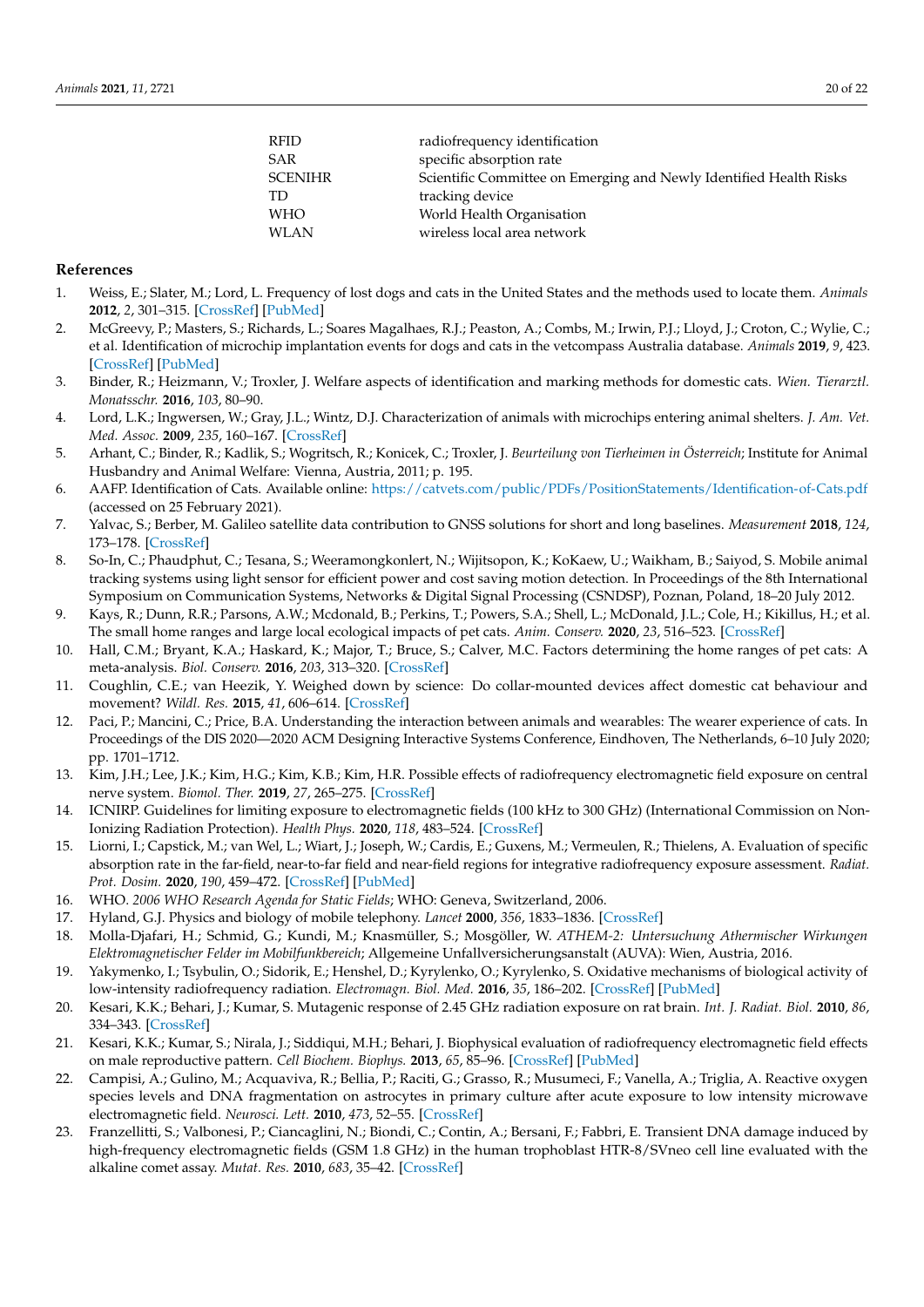- <span id="page-20-26"></span><span id="page-20-0"></span>24. Van Wel, L.; Liorni, I.; Huss, A.; Thielens, A.; Wiart, J.; Joseph, W.; Röösli, M.; Foerster, M.; Massardier-Pilonchery, A.; Capstick, M.; et al. Radio-frequency electromagnetic field exposure and contribution of sources in the general population: An organ-specific integrative exposure assessment. *J. Expo. Sci. Environ. Epidemiol.* **2021**. [\[CrossRef\]](http://doi.org/10.1038/s41370-021-00287-8)
- <span id="page-20-1"></span>25. IARC. *Non-Ionizing Radiation, Part 2: Radiofrequency Electromagnetic Fields*; Working Group on the Evaluation of Carcinogenic Risks to Humans, International Agency for Research on Cancer: Lyon, France, 2013; p. 460.
- <span id="page-20-2"></span>26. Zeleke, B.M.; Brzozek, C.; Bhatt, C.R.; Abramson, M.J.; Croft, R.J.; Freudenstein, F.; Wiedemann, P.; Benke, G. Personal Exposure to Radio Frequency Electromagnetic Fields among Australian Adults. *Int. J. Environ. Res. Public Health* **2018**, *15*, 2234. [\[CrossRef\]](http://doi.org/10.3390/ijerph15102234)
- <span id="page-20-3"></span>27. Martin, S.; De Giudici, P.; Genier, J.-C.; Cassagne, E.; Doré, J.-F.; Ducimetière, P.; Evrard, A.-S.; Letertre, T.; Ségala, C. Health disturbances and exposure to radiofrequency electromagnetic fields from mobile-phone base stations in French urban areas. *Environ. Res.* **2021**, *193*, 110583. [\[CrossRef\]](http://doi.org/10.1016/j.envres.2020.110583)
- <span id="page-20-27"></span><span id="page-20-4"></span>28. De Giudici, P.; Genier, J.-C.; Martin, S.; Doré, J.-F.; Ducimetière, P.; Evrard, A.-S.; Letertre, T.; Ségala, C. Radiofrequency exposure of people living near mobile-phone base stations in France. *Environ. Res.* **2021**, *194*, 110500. [\[CrossRef\]](http://doi.org/10.1016/j.envres.2020.110500) [\[PubMed\]](http://www.ncbi.nlm.nih.gov/pubmed/33221309)
- <span id="page-20-5"></span>29. Jalilian, H.; Eeftens, M.; Ziaei, M.; Röösli, M. Public exposure to radiofrequency electromagnetic fields in everyday microenvironments: An updated systematic review for Europe. *Environ. Res.* **2019**, *176*, 108517. [\[CrossRef\]](http://doi.org/10.1016/j.envres.2019.05.048)
- <span id="page-20-6"></span>30. Gajšek, P.; Ravazzani, P.; Wiart, J.; Grellier, J.; Samaras, T.; Thuróczy, G. Electromagnetic field exposure assessment in Europe radiofrequency fields (10 MHz–6 GHz). *J. Expo. Sci. Environ. Epidemiol.* **2015**, *25*, 37–44. [\[CrossRef\]](http://doi.org/10.1038/jes.2013.40)
- <span id="page-20-25"></span><span id="page-20-22"></span><span id="page-20-7"></span>31. Röösli, M.; Struchen, B.; Eeftens, M.; Roser, K. *Persönliche Messungen von Hochfrequenten Elektromagnetischen Feldern Bei Einer Bevölkerungsstichprobe im Kanton Zürich*; Schweizerisches Tropen-und Public Health Institut, Departement für Epidemiologie und Public Health: Basel, Switzerland, 2016.
- <span id="page-20-23"></span><span id="page-20-8"></span>32. Joseph, W.; Verloock, L.; Goeminne, F.; Vermeeren, G.; Martens, L. Assessment of RF exposures from emerging wireless communication technologies in different environments. *Health Phys.* **2012**, *102*, 161–172. [\[CrossRef\]](http://doi.org/10.1097/HP.0b013e31822f8e39)
- <span id="page-20-9"></span>33. Ramirez-Vazquez, R.; Gonzalez-Rubio, J.; Arribas, E.; Najera, A. Personal RF-EMF exposure from mobile phone base stations during temporary events. *Environ. Res.* **2019**, *175*, 266–273. [\[CrossRef\]](http://doi.org/10.1016/j.envres.2019.05.033) [\[PubMed\]](http://www.ncbi.nlm.nih.gov/pubmed/31146098)
- <span id="page-20-10"></span>34. Vermeeren, G.; Joseph, W.; Martens, L. Radiofrequency exposure assessment of baby surveillance devices in the frequency range 400 MHz–2.45 GHz. *Bioelectromagnetics* **2018**, *39*, 244–248. [\[CrossRef\]](http://doi.org/10.1002/bem.22113)
- <span id="page-20-11"></span>35. Popović, M.; Koprivica, M.; Milinković, J.; Nešković, A. Experimental analysis of individual EMF exposure for GSM/UMTS/WLAN user devices. *Ann. Telecommun.* **2019**, *74*, 79–91. [\[CrossRef\]](http://doi.org/10.1007/s12243-018-0679-7)
- <span id="page-20-12"></span>36. Iyare, R.N.; Volskiy, V.; Vandenbosch, G.A.E. Comparison of peak electromagnetic exposures from mobile phones operational in either data mode or voice mode. *Environ. Res.* **2021**, *197*, 110902. [\[CrossRef\]](http://doi.org/10.1016/j.envres.2021.110902) [\[PubMed\]](http://www.ncbi.nlm.nih.gov/pubmed/33737079)
- <span id="page-20-13"></span>37. Kuhn, S.; Lott, U.; Kramer, A.; Kuster, N. Assessment methods for demonstrating compliance with safety limits of wireless devices used in home and office environments. *IEEE Trans. Electromagn. Compat.* **2007**, *49*, 519–525. [\[CrossRef\]](http://doi.org/10.1109/TEMC.2007.903042)
- <span id="page-20-24"></span><span id="page-20-14"></span>38. Joshi, P.; Ghasemifard, F.; Colombi, D.; Törnevik, C. Actual Output Power Levels of User Equipment in 5G Commercial Networks and Implications on Realistic RF EMF Exposure Assessment. *IEEE Access* **2020**, *8*, 204068–204075. [\[CrossRef\]](http://doi.org/10.1109/ACCESS.2020.3036977)
- <span id="page-20-15"></span>39. SCENIHR. *Potential Health Effects of Exposure to Electromagnetic Fields (EMF)*; Scientific Committee on Emerging Newly Identified Health Risks: Luxembourg, 2015.
- <span id="page-20-16"></span>40. Schmid, G.; Lager, D.; Preiner, P.; Überbacher, R.; Cecil, S. Exposure caused by wireless technologies used for short-range indoor communication in homes and offices. *Radiat. Prot. Dosim.* **2007**, *124*, 58–62. [\[CrossRef\]](http://doi.org/10.1093/rpd/ncm245) [\[PubMed\]](http://www.ncbi.nlm.nih.gov/pubmed/17566000)
- <span id="page-20-17"></span>41. Lönn, S.; Forssen, U.; Vecchia, P.; Ahlbom, A.; Feychting, M. Output power levels from mobile phones in different geographical areas; implications for exposure assessment. *Occup. Environ. Med.* **2004**, *61*, 769–772. [\[CrossRef\]](http://doi.org/10.1136/oem.2003.012567) [\[PubMed\]](http://www.ncbi.nlm.nih.gov/pubmed/15317918)
- <span id="page-20-29"></span>42. Persson, T.; Törnevik, C.; Larsson, L.E.; Lovén, J. Output power distributions of terminals in a 3G mobile communication network. *Bioelectromagnetics* **2012**, *33*, 320–325. [\[CrossRef\]](http://doi.org/10.1002/bem.20710)
- 43. Vrijheid, M.; Mann, S.; Vecchia, P.; Wiart, J.; Taki, M.; Ardoino, L.; Armstrong, B.; Auvinen, A.; Bédard, D.; Berg-Beckhoff, G. Determinants of mobile phone output power in a multinational study: Implications for exposure assessment. *Occup. Environ. Med.* **2009**, *66*, 664–671. [\[CrossRef\]](http://doi.org/10.1136/oem.2008.043380) [\[PubMed\]](http://www.ncbi.nlm.nih.gov/pubmed/19465409)
- <span id="page-20-21"></span>44. Joshi, P.; Colombi, D.; Thors, B.; Larsson, L.-E.; Törnevik, C. Output power levels of 4G user equipment and implications on realistic RF EMF exposure assessments. *IEEE Access* **2017**, *5*, 4545–4550. [\[CrossRef\]](http://doi.org/10.1109/ACCESS.2017.2682422)
- <span id="page-20-28"></span>45. Joshi, P.; Agrawal, M.; Thors, B.; Colombi, D.; Kumar, A.; Törnevik, C. Power level distributions of radio base station equipment and user devices in a 3G mobile communication network in India and the impact on assessments of realistic RF EMF exposure. *IEEE Access* **2015**, *3*, 1051–1059. [\[CrossRef\]](http://doi.org/10.1109/ACCESS.2015.2453056)
- <span id="page-20-19"></span>46. Maurya, R.; Nambiar, K.A.; Babbe, P.; Kalokhe, J.P.; Ingle, Y.; Shaikh, N. Application of Restful APIs in IOT: A Review. *Int. J. Res. Appl. Sci. Eng. Technol.* **2021**, *9*. [\[CrossRef\]](http://doi.org/10.22214/ijraset.2021.33013)
- <span id="page-20-20"></span>47. AlShahwan, F.; Moessner, K.; Carrez, F. Evaluation of Distributed SOAP and RESTful MobileWeb Services. *Int. J. Adv. Netw. Serv.* **2010**, *3*, 447–461.
- <span id="page-20-18"></span>48. Van Wel, L. *Challenges and Advancements in Radiofrequency Electromagnetic Fields Exposure Assessment for Environmental Epidemiology*; Utrecht University: Utrecht, The Netherlands, 2020.
- <span id="page-20-30"></span>49. Cucurachi, W.L.M.T.S.; Vijver, M.G.; Peijnenburg, W.J.G.M.; Bolte, J.F.B.; de Snoo, G.R. A review of the ecological effects of radiofrequency electromagnetic fields (RF-EMF). *Environ. Int.* **2013**, *51*, 116–140. [\[CrossRef\]](http://doi.org/10.1016/j.envint.2012.10.009)
- <span id="page-20-31"></span>50. Chang, B.K.; Huang, A.T.; Joines, W.T.; Kramer, R.S. The effect of microwave radiation (1.0 GHz) on the blood-brain barrier in dogs. *Radio Sci.* **1982**, *17*, 1656–1685. [\[CrossRef\]](http://doi.org/10.1029/RS017i05Sp0165S)